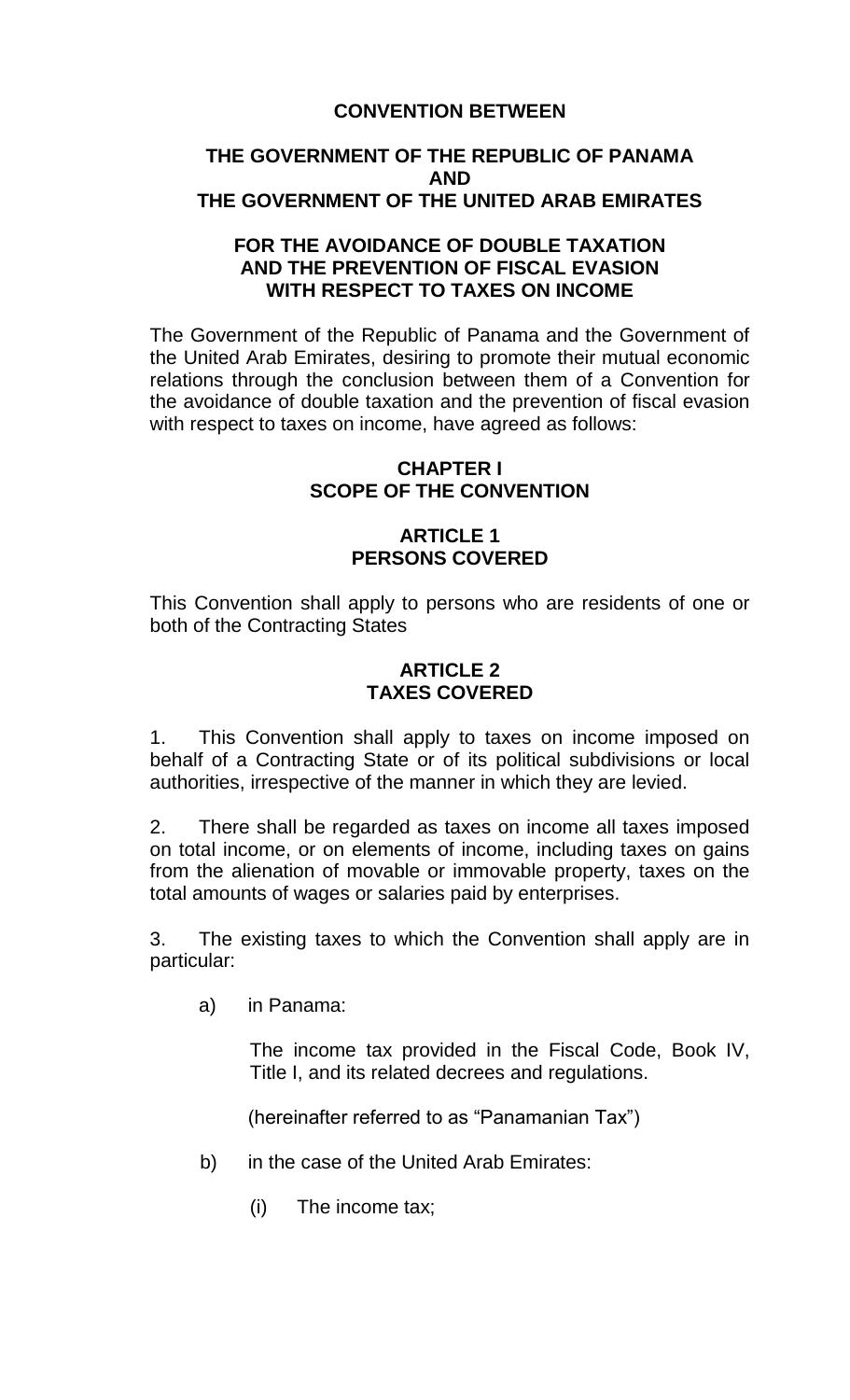(ii) The corporate tax;

(hereinafter referred to as "United Arab Emirates tax");

4. The Convention shall apply also to any identical or substantially similar taxes that are applicable at or after the date of signature of the Convention in addition to, or in place of, the existing taxes. The competent authorities of the Contracting States shall notify each other of any significant changes that have been made in their taxation laws.

#### **ARTICLE 3 INCOME FROM HYDROCARBONS**

Nothing in this Convention shall affect the right of either one of the Contracting States, or of any of their local Governments or local authorities thereof to apply their domestic laws and regulations related to the taxation of income and profits derived from hydrocarbons and its associated activities situated in the territory of the respective Contracting State, as the case may be.

### **CHAPTER II DEFINITIONS**

### **ARTICLE 4 GENERAL DEFINITIONS**

1. For the purposes of this Convention, unless the context otherwise requires:

- a) the term "Panama" means the Republic of Panama and, when used in a geographical sense, means the territory of the Republic of Panama, including inland waters, its airspace, the territorial sea and any area outside the territorial sea upon which, in accordance with International Law and on application of its domestic legislation, the Republic of Panama exercises, or may exercise in the future, jurisdiction or sovereign rights with respect to the seabed, its subsoil and superjacent waters, and their natural resources;
- b) the term the "United Arab Emirates" means the United Arab Emirates and, when used in a geographical sense, means the territory of the United Arab Emirates which is under its sovereignty as well as the area outside the territorial water, airspace and submarine areas over which the United Arab Emirates exercises, sovereign and jurisdictional rights in respect of any activity carried on in its water, sea bed, sub soil, in connection with the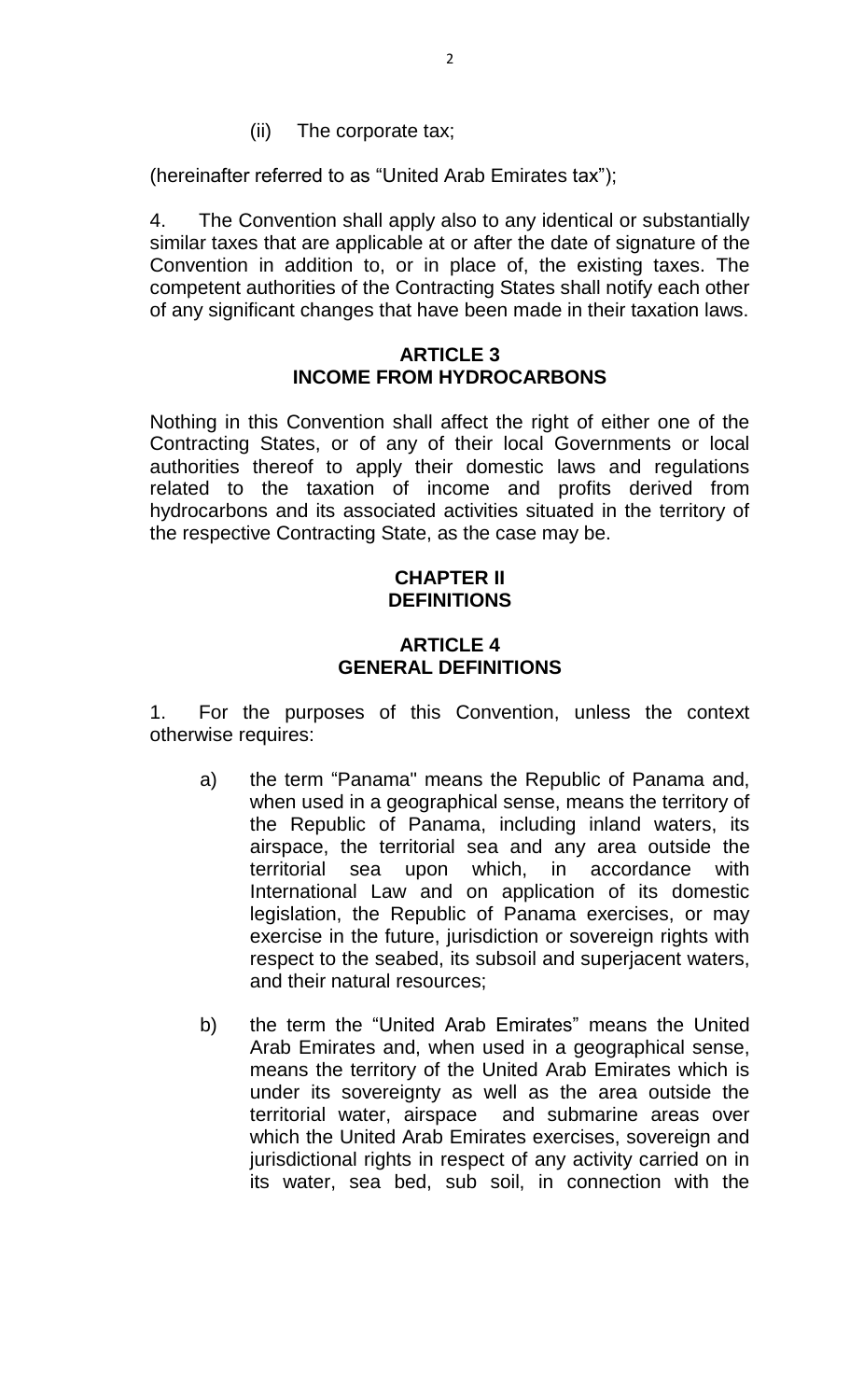exploration or for the exploitation of natural resources by virtue of its law and international law;

- c) the terms "a Contracting State" and "the other Contracting State" mean Panama or the United Arab Emirates as the context requires;
- d) the term "person" includes an individual, an estate, a trust, a partnership a company and any other body of persons;
- e) the term "national" means:
	- (i) any individual possessing the nationality of a Contracting State;
	- (ii) any legal person, partnership or association or other entity deriving its status as such from the laws in force in a Contracting State or of a political subdivision or a local government thereof;
- f) the term "company" means anybody corporate or any entity that is treated as a body corporate for tax purposes;
- g) the term "pension scheme" means any plan, scheme, fund, trust, or other arrangement established in a Contracting State, is generally exempt from tax in that State and operated principally either to administer or provide pension or retirement benefit or to earn income for the benefit of one or more such arrangements;
- h) the term ''enterprise'' applies to the carrying on of any business;
- i) the terms "enterprise of a Contracting State" and "enterprise of the other Contracting State" mean respectively an enterprise carried on by a resident of a Contracting State and an enterprise carried on by a resident of the other Contracting State;
- j) the term "international traffic" means any transport by a ship or aircraft operated by an enterprise of a Contracting State, except when the ship or aircraft is operated solely between places in the other Contracting State;
- k) the term "qualified government entity" means, Central Bank of a Contracting State and any person, agency, institution, authority, fund, enterprise, organization, or other entity owned or controlled directly or indirectly by a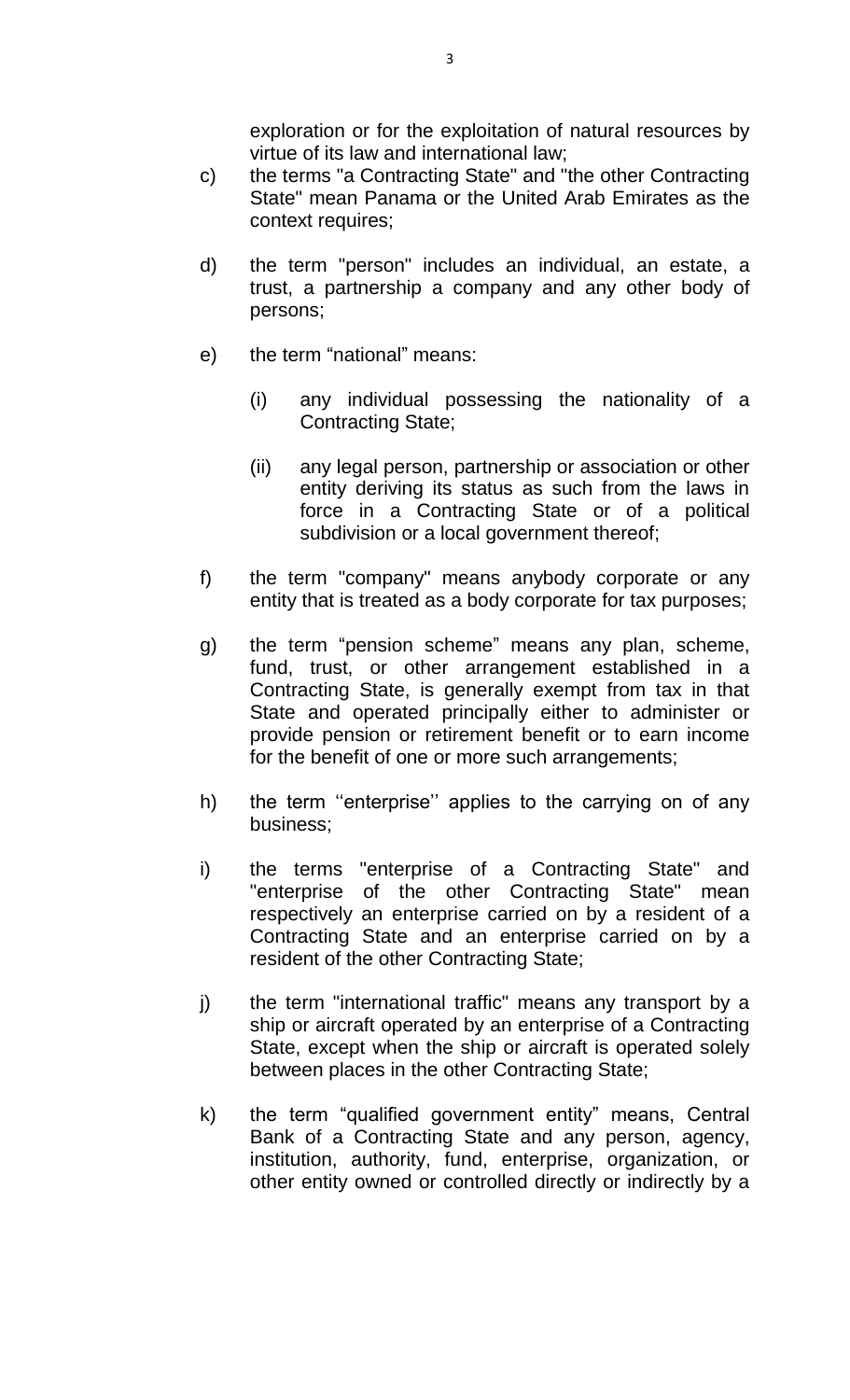Contracting State or any political subdivision or local government thereof.

- l) the term "competent authority" means:
	- (i) in the case of Panama, the Ministry of Economy and Finance (Ministerio de Economía y Finanzas) or its authorized representative;
	- (ii) in the case of the United Arab Emirates, the Ministry of Finance or its authorized representative.

2. As regards the application of the Convention at any time by a Contracting State, any term not defined therein shall, unless the context otherwise requires, have the meaning that it has at that time under the law of that State for the purposes of the taxes to which the Convention applies, any meaning under the applicable tax laws of that State prevailing over a meaning given to the term under other laws of that State.

# **ARTICLE 5 RESIDENT**

1. For the purpose of this Convention, the term "resident of a Contracting State" means:

a) in the case of Panama:

any person who, under the laws of Panama, is liable to income tax therein by reason of his domicile, residence, place of incorporation, place of management or any other criterion of a similar nature, and also includes Panama and any political subdivision or local authority thereof. This term, however, does not include any person who is liable to tax in Panama in respect only of income from sources in Panama situated therein.

- b) in the case of the United Arab Emirates:
	- i) an individual who under the laws of the United Arab Emirates or of any political subdivision or local government thereof is a national;
	- ii) any person other than an individual that is incorporated or otherwise recognized under the laws of the United Arab Emirates or any political subdivision or local government thereof;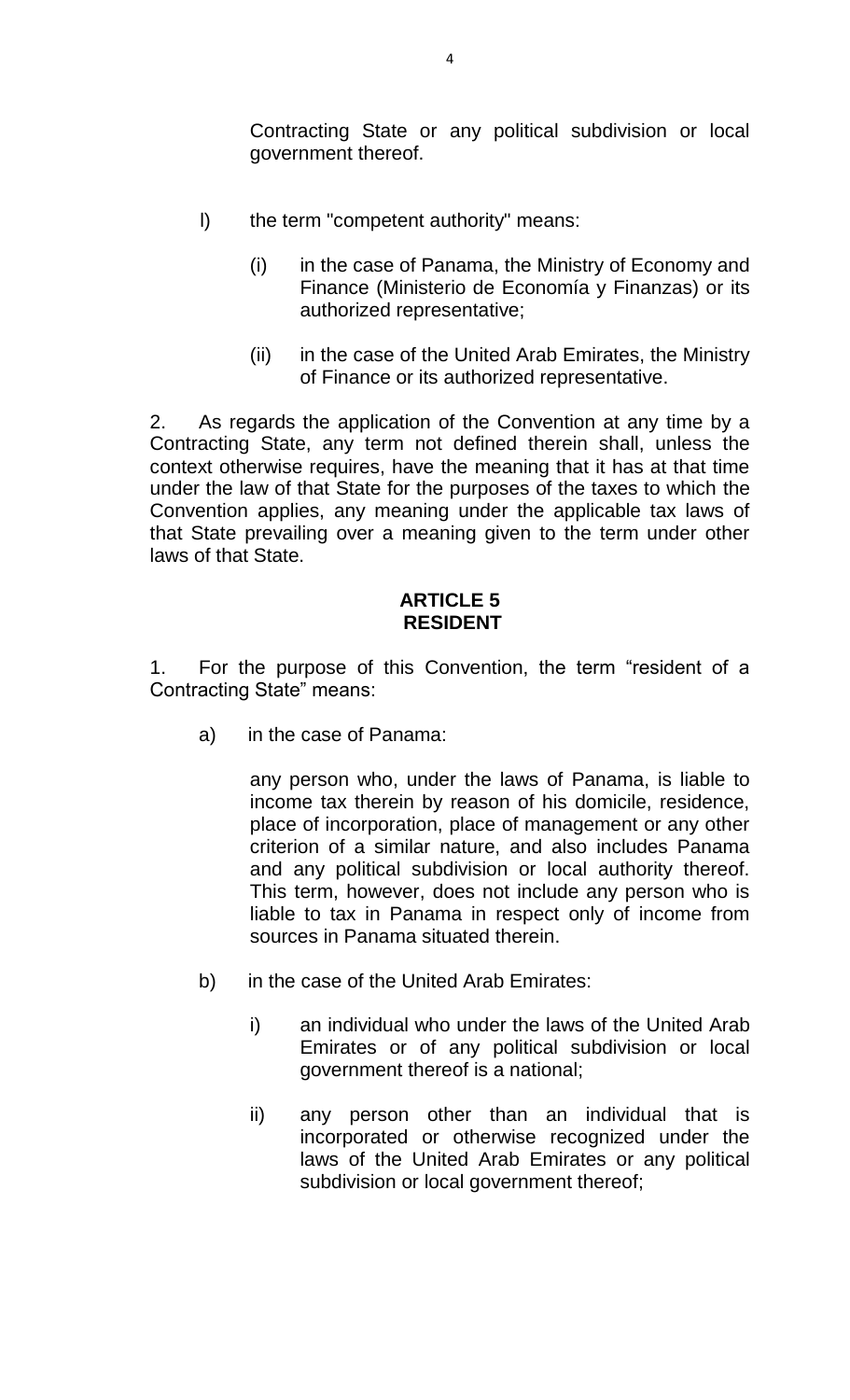- iii) this term also includes:
	- a) the Government of that Contracting State and any political subdivision or local Government or local authority thereof;
	- b) any person other than an individual owned or controlled directly or indirectly by that State or any political subdivision or local government or local authority thereof;
	- c) a qualified government entity;
	- d) a pension fund;
	- e) charities or religious, educational and cultural organizations.

2. Where by reason of the provisions of paragraph 1 an individual is a resident of both Contracting States, then his status shall be determined as follows:

- a) he shall be deemed to be a resident only of the Contracting State in which he has a permanent home available to him; if he has a permanent home available to him in both Contracting States, he shall be deemed to be a resident only of the Contracting State with which his personal and economic relations are closer (centre of vital interests);
- b) if the Contracting State in which he has his permanent home or centre of vital interests cannot be determined, or if he has not a permanent home available to him in either Contracting State, he shall be deemed to be a resident only of the Contracting State in which he has an habitual abode.
- c) if he has an habitual abode in both Contracting States or in neither of them, he shall be deemed to be a resident only of the Contracting State of which he is a national;
- d) If his status cannot be determined under the provisions of paragraph c), the competent authorities of the Contracting States shall settle the question by mutual agreement.

3. Where by reason of the provisions of paragraph 1 a person other than an individual is a resident of both Contracting States, then it shall be deemed to be a resident only of the Contracting State in which its place of effective management is situated.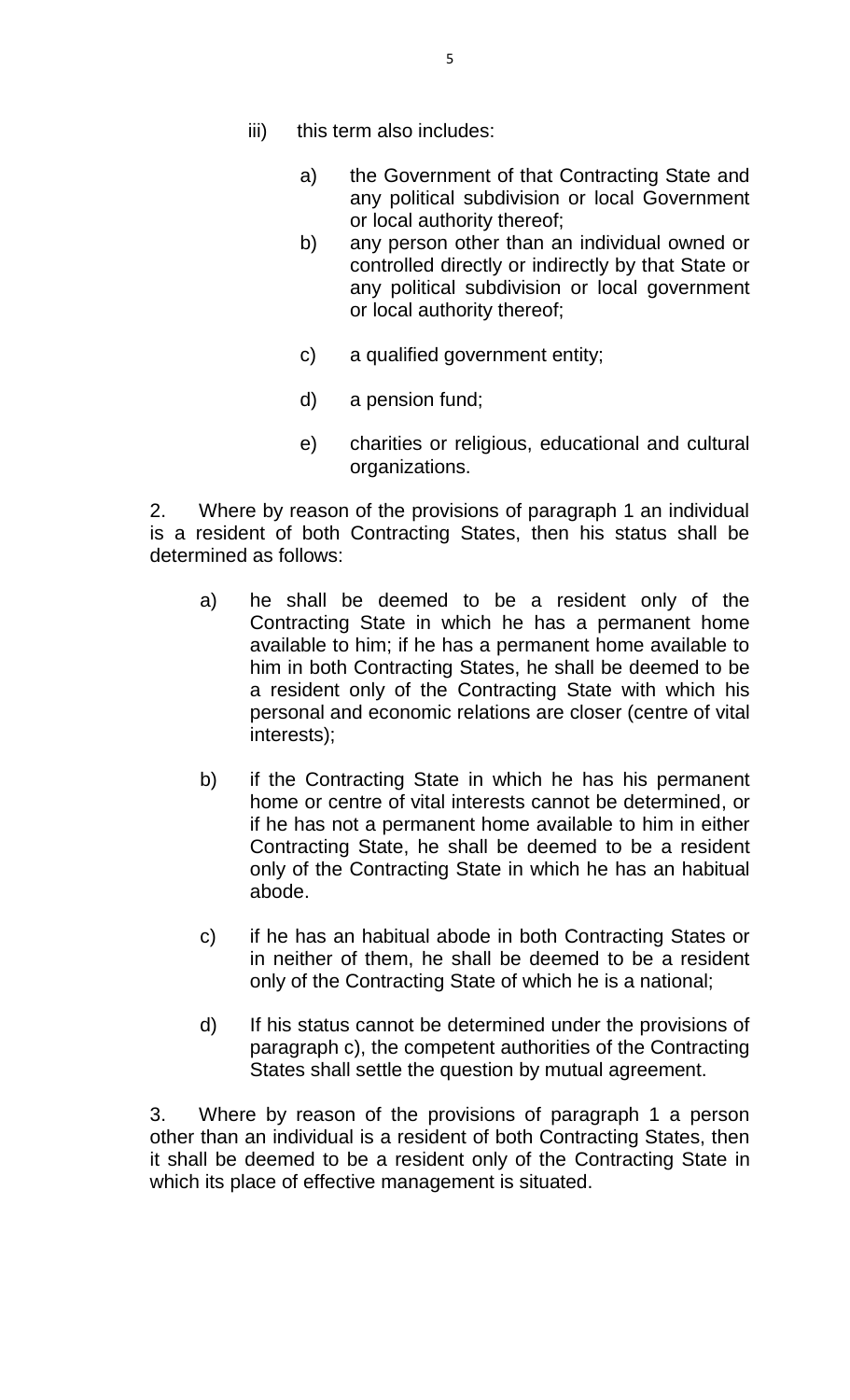### **ARTICLE 6 PERMANENT ESTABLISHMENT**

1. For the purposes of this Convention, the term "permanent establishment" means a fixed place of business through which the business of an enterprise is wholly or partly carried on.

2. The term "permanent establishment" includes especially:

- a) a place of management;
- b) a branch;
- c) an office;
- d) a factory;
- e) a workshop; and
- f) a mine, an oil or gas well, a quarry or any other place of extraction of natural resources or any activities related thereof including an offshore drilling site.
- 3. Likewise the term "permanent establishment" encompasses:
	- a) a building site, a construction, assembly or installation project, or supervisory activities in connection therewith or drilling rig or ship used for the exploring or exploiting of natural resources constitute a permanent establishment, but only if such site, project or activities last for a period or periods exceeding, in the aggregate, of more than 6 months in any twelve month period;
	- b) the rendering of services in a Contracting State, including consulting services, by an enterprise through employees or other personnel engaged by the enterprise, but only where these employees or personnel are present in that Contracting State for the performance of the same or connected project, during a period or periods aggregating more than 6 months in any twelve month period.

4. An enterprise of a Contracting State shall be deemed to have a permanent establishment in the other Contracting State if mechanical or scientific equipment or machinery is used for more than 6 months or installed, in that other Contracting State by, for or under contract with the enterprise.

5. Notwithstanding the preceding provisions of this Article, the term "permanent establishment" shall be deemed not to include: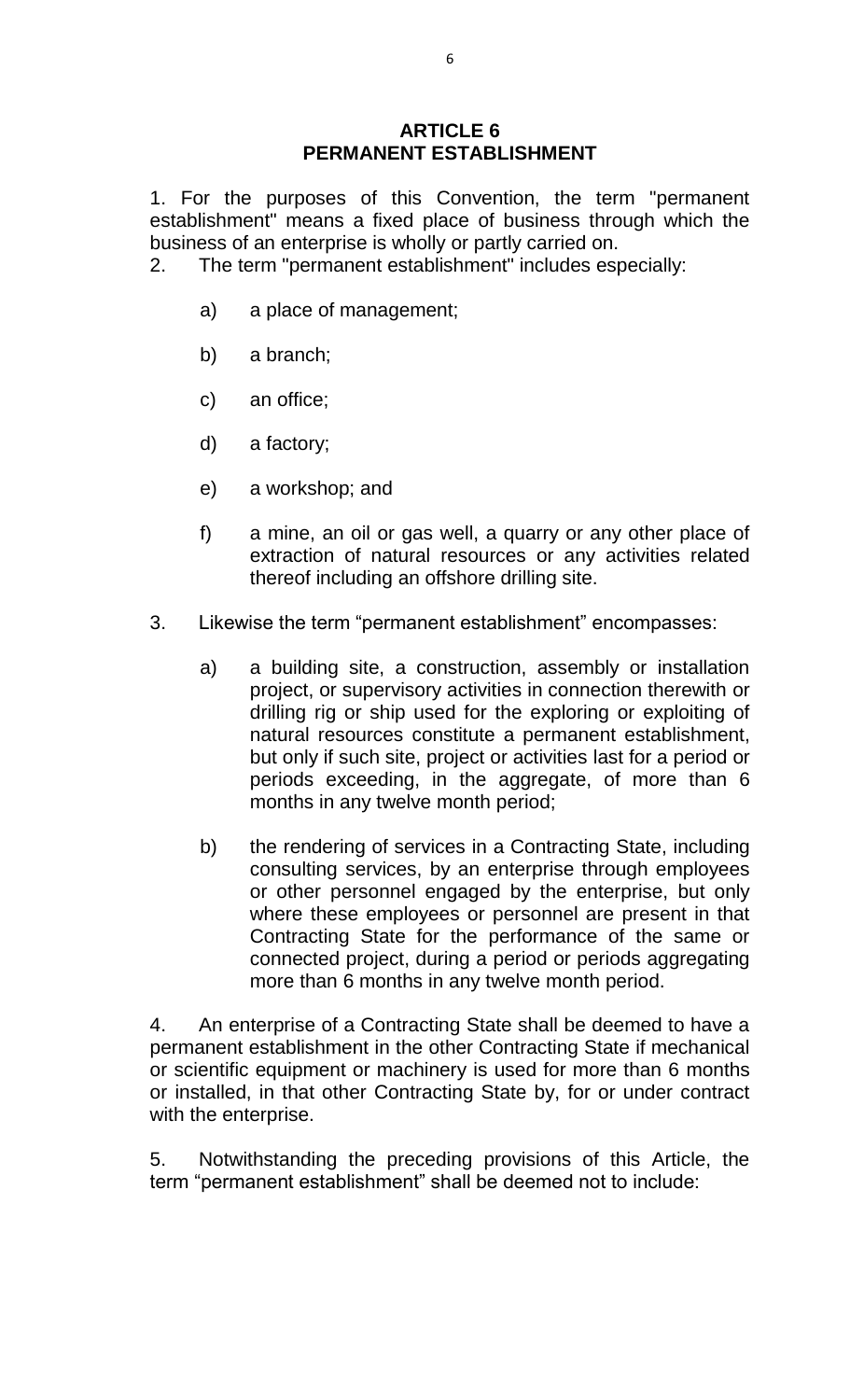- a) the use of facilities solely for the purpose of storage, display or delivery of goods or merchandise belonging to the enterprise;
- b) the maintenance of a stock of goods or merchandise belonging to the enterprise solely for the purpose of storage or display or delivery;
- c) the maintenance of a stock of goods or merchandise belonging to the enterprise solely for the purpose of processing by another enterprise;
- d) the maintenance of a fixed place of business solely for the purpose of purchasing goods or merchandise or of collecting information, for the enterprise;
- e) the maintenance of a fixed place of business solely for the purpose of carrying on activities for the enterprise of a preparatory or auxiliary character;
- f) the maintenance of a fixed place of business solely for any combination of activities mentioned in subparagraphs (a) to (e), provided that the overall activity of the fixed place of business resulting from this combination is of a preparatory or auxiliary character.

6. Notwithstanding the provisions of paragraphs 1, 2, 3, 4 and 5, where a person, other than an agent of an independent status to whom the provisions of paragraph 7 apply, is acting in a Contracting State on behalf of an enterprise of the other Contracting State, said enterprise shall be deemed to have a permanent establishment in the first mentioned Contracting State with respect to any activities that said person undertakes for the enterprise if such person:

- a) has, and habitually exercises, in that Contracting State an authority to conclude contracts in the name of the enterprise, unless the activities of such person are limited to those mentioned in paragraph 5 which, if exercised through a fixed place of business, would not make this fixed place of business a permanent establishment under the provisions of that paragraph; or
- b) has no such powers, but habitually maintains in the first mentioned Contracting State a warehouse for goods or merchandise which is regularly used to deliver goods or merchandise in the name of the enterprise, if the goods or merchandise are sold in the Contracting State where the warehouse is located.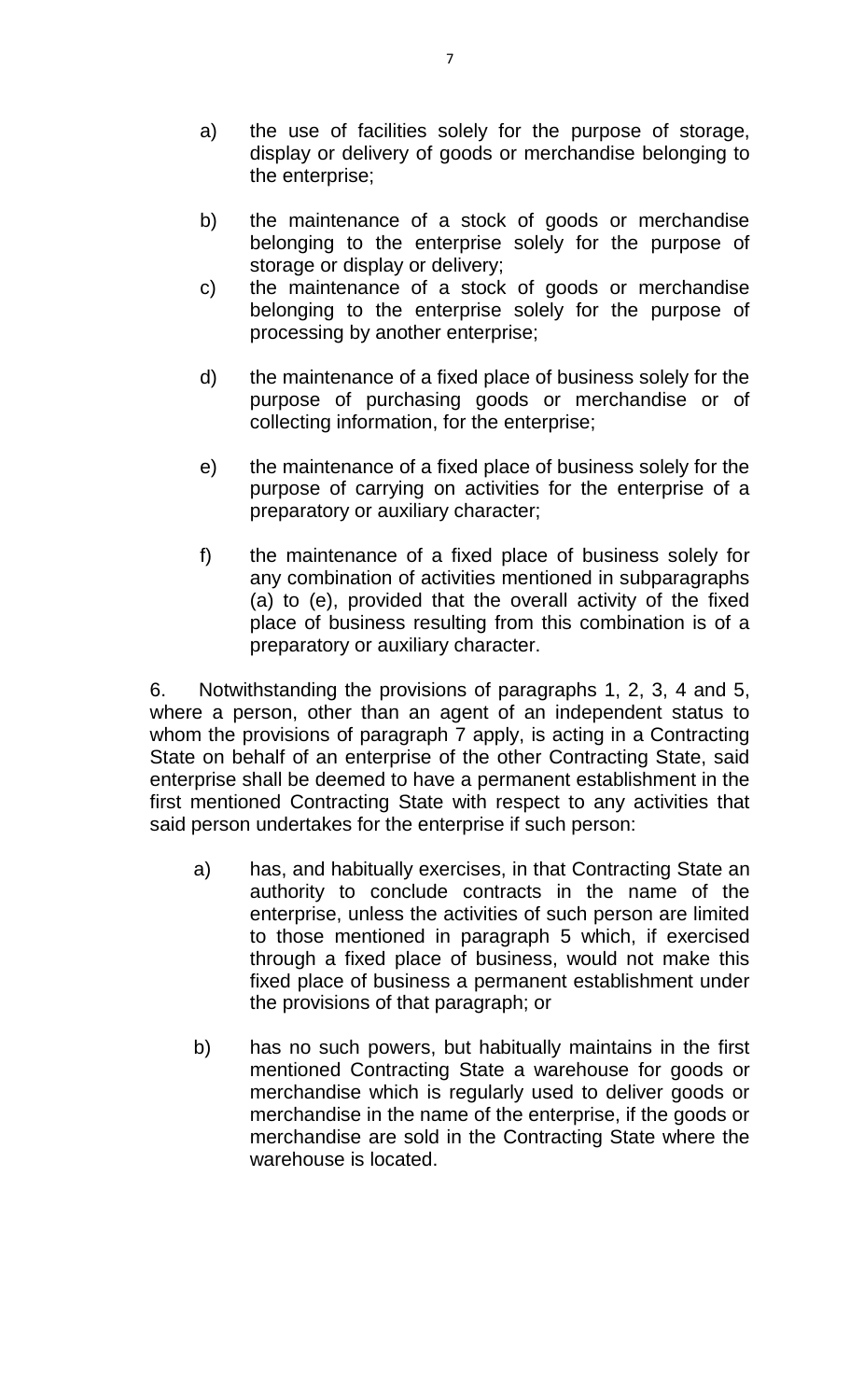7. An enterprise of a Contracting State shall not be deemed to have a permanent establishment in a Contracting State merely because it carries on business in that State through a broker, general commission agent or any other agent of an independent status, provided that such persons are acting in the ordinary course of their business. However, when the activities of such an agent are devoted wholly or almost wholly on behalf of that enterprise, and conditions are made or imposed between that enterprise and the agent in their commercial and financial relations which differ from those which would have been made between independent enterprises, he will not be considered an agent of an independent status within the meaning of this paragraph.

8. Notwithstanding the preceding provisions of this Article, an insurance enterprise of a Contracting State shall, except in regard to reinsurance, be deemed to have a permanent establishment in the other Contracting State if it collects premiums in the territory of that State or insures risks situated therein through a person other than an agent of independent status to whom paragraph 7 applies.

9. Notwithstanding the provision of paragraph 8 of this Article, insurance companies that are owned or controlled by a Contracting State or its local governments or local authorities shall be treated differently for tax purposes and shall be subject to tax only in the State of residence.

10. The fact that a company which is a resident of a Contracting State controls or is controlled by a company which is a resident of the other Contracting State, or which carries on business in that other State (whether through a permanent establishment or otherwise), shall not of itself constitute either company a permanent establishment of the other.

# **CHAPTER III TAXATION OF INCOME**

### **ARTICLE 7 INCOME FROM IMMOVABLE PROPERTY**

1. Income derived by a resident of a Contracting State from immovable property (including income from agriculture or forestry) situated in the other Contracting State may be taxed in that other State.

2. The term "immovable property" shall have the meaning which it has under the national law of the Contracting State in which the property in question is situated. The term shall in any case include property accessory to immovable property, livestock and equipment used in agriculture and forestry, rights to which the provisions of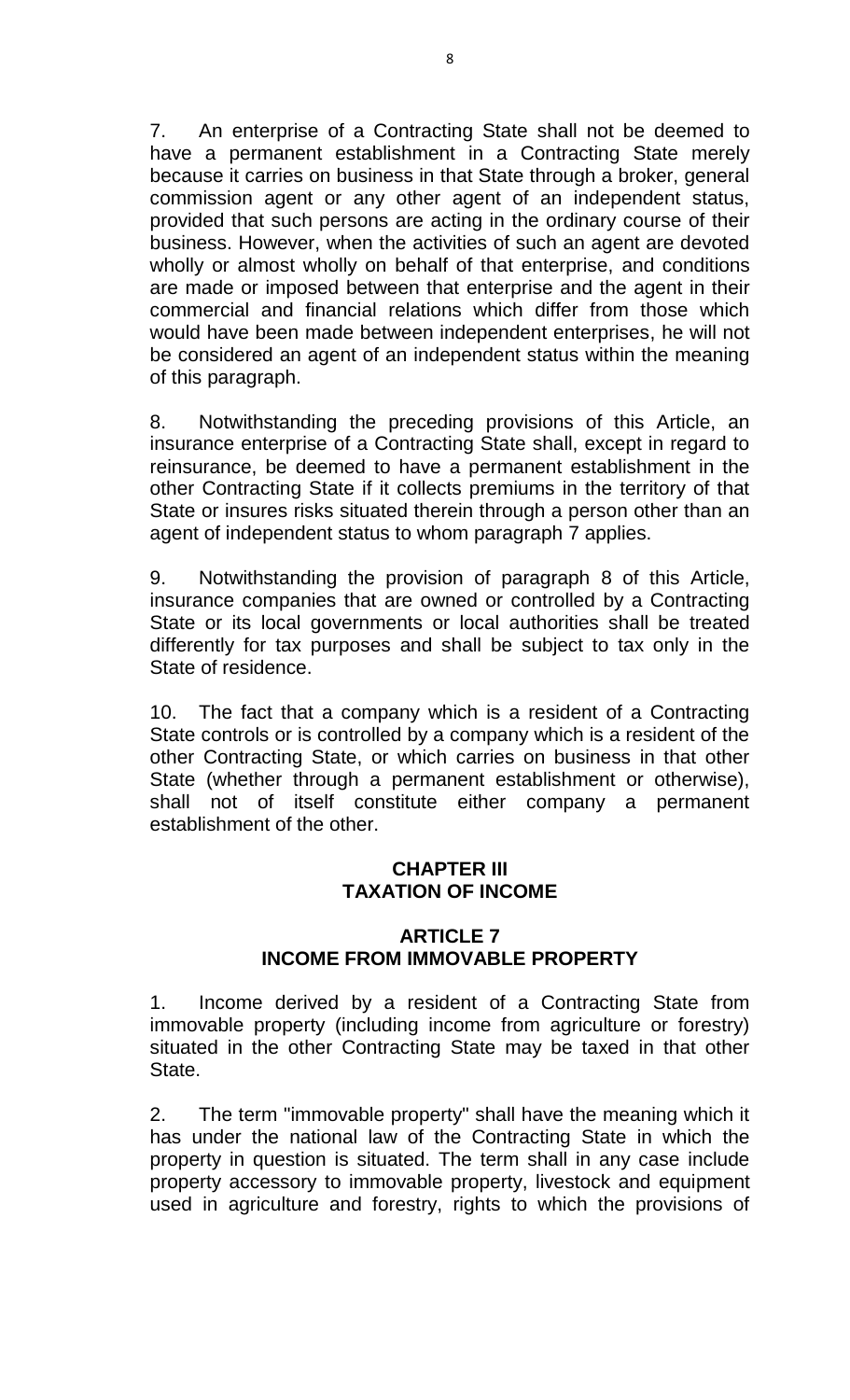general law respecting landed property apply, usufruct of immovable property and rights to variable or fixed payments as consideration for the working of, or the right to work, mineral deposits, sources and other natural resources; ships and aircraft shall not be regarded as immovable property.

3. The provisions of paragraph 1 of this Article shall apply to income derived from the direct use, letting, or use in any other form of immovable property.

4. Where shares or other rights in a company, trust or any other institution or entity give an entitlement to enjoy immovable property situated in a Contracting State and held by that company, trust, institution or entity, income derived from the direct use, letting or use in any other form of that right of enjoyment may be taxed in that State notwithstanding the provisions of Article 8.

5. The provisions of paragraphs 1, 3 and 4 shall also apply to the income from immovable property of an enterprise.

### **Article 8 Business Profits**

1. The profits of an enterprise of a Contracting State shall be taxable only in that Contracting State unless the enterprise carries on business in the other Contracting State through a permanent establishment situated in that other Contracting State. If the enterprise carries on or has carried on business in that manner, the profits of the enterprise may be taxed in the other Contracting State but only so much of them as is attributable to that permanent establishment.

2. Subject to the provisions of paragraph 3, where an enterprise of a Contracting State carries on business in the other Contracting State through a permanent establishment situated therein, there shall in each Contracting State be attributed to that permanent establishment the profits which it might be expected to make if it were a distinct and separate enterprise engaged in the same or similar activities under the same or similar conditions and dealing wholly independently with the enterprise of which it is a permanent establishment.

3. In determining the profits of a permanent establishment, there shall be allowed as deductions those deductible expenses which are incurred for the purposes of the permanent establishment, including executive and general administrative expenses so incurred, whether in the Contracting State in which the permanent establishment is situated or elsewhere.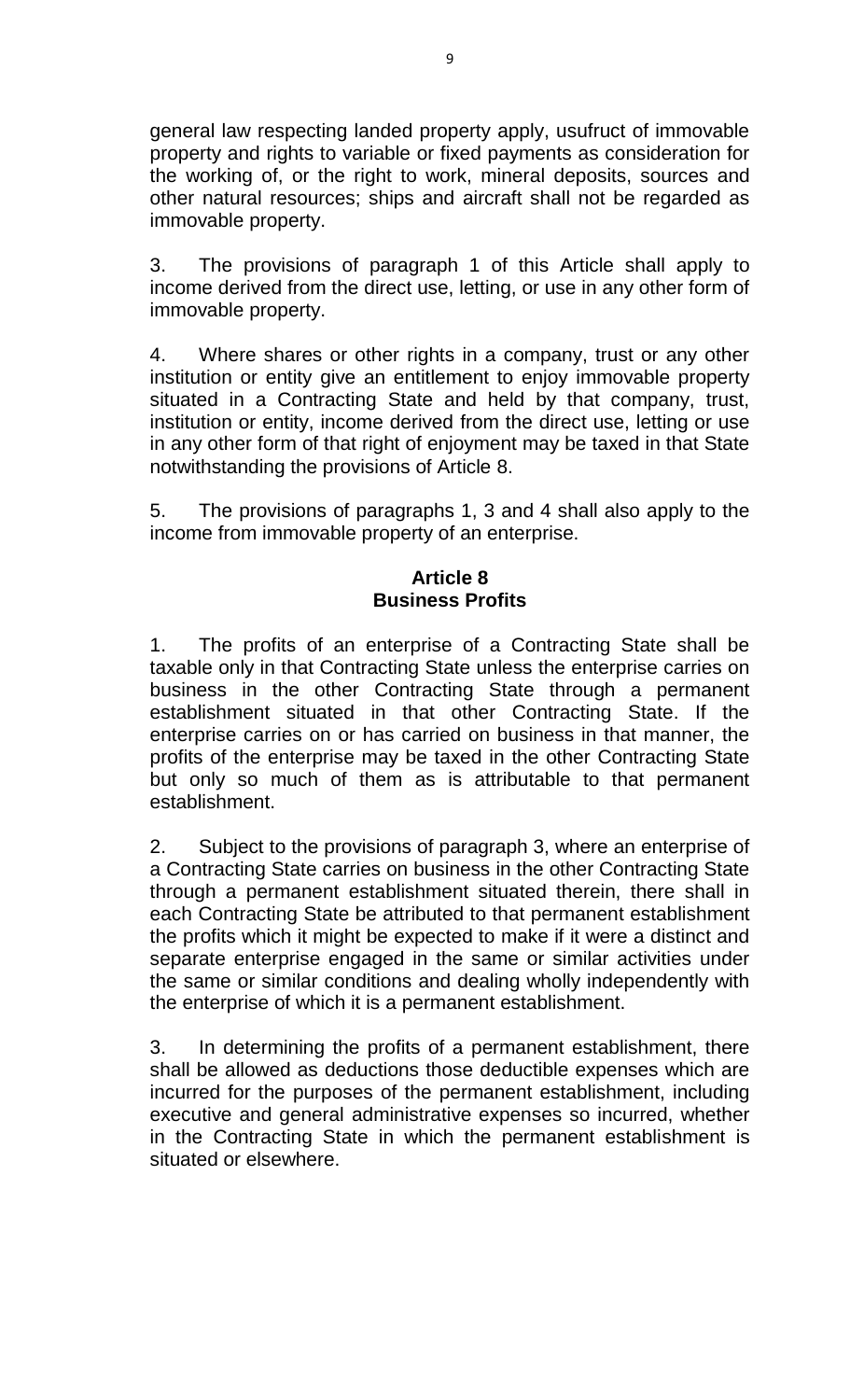4. No profits shall be attributed to a permanent establishment by reason of the mere purchase by that permanent establishment of goods or merchandise for the enterprise.

5. Insofar as it has been customary in a Contracting State to determine the profits to be attributed to a permanent establishment on the basis of an appointment of the total profits of the enterprise to its various parts, nothing in paragraph 2 shall preclude that Contracting State from determining the profits to be taxed by such an apportionment as may be customary; the method of apportionment adopted shall, however, be such that the result shall be in accordance with the principles contained in this Article.

6. For the purposes of the preceding paragraphs, the profits to be attributed to the permanent establishment shall be determined by the same method year by year unless there is good and sufficient reason to the contrary.

7. Where profits include items of income or gains which are dealt with separately in other Articles of this Convention, then the provisions of those Articles shall not be affected by the provisions of this Article.

# **ARTICLE 9 SHIPPING AND AIR TRANSPORT**

1. Profits of an enterprise of a Contracting State from the operation of ships or aircraft in international traffic shall be taxable only in that State.

2. For the purposes of this Article, profits from the operation of ships or aircraft in international traffic include:

- a) Profits from the rental on a bareboat basis of ships or aircraft;
- b) Profits from the use, maintenance or rental of containers, including trailers and related equipment for the transport of containers, used for the transport of goods or merchandise.

3. The provisions of paragraph 1 shall also apply to profits derived from:

- a) The participation in a pool, a joint business or an international operating agency;
- b) Selling of tickets on behalf of another enterprise;
- c) Income from training schemes;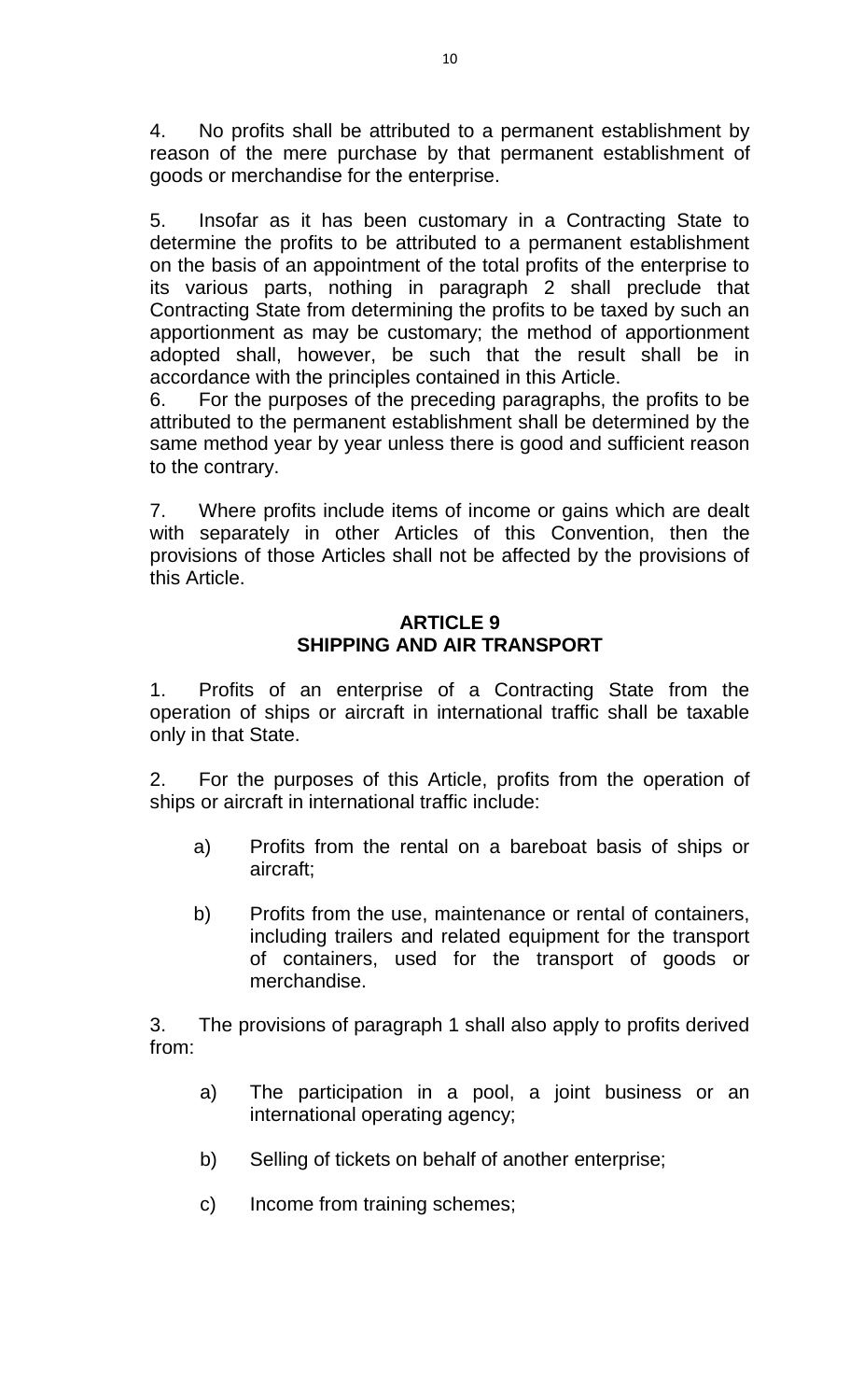- d) Income from selling of technical engineering to a third party;
- e) Income deriving from deposits at the bank, bonds, shares, stocks and other debentures.

# **ARTICLE 10 ASSOCIATED ENTERPRISES**

- 1. Where:
	- a) an enterprise of a Contracting State participates directly or indirectly in the management, control or capital of an enterprise of the other Contracting State, or
	- b) the same persons participate directly or indirectly in the management, control or capital of an enterprise of a Contracting State and an enterprise of the other Contracting State,

and in either case conditions are made or imposed between the two enterprises in their commercial or financial relations which differ from those which would be made between independent enterprises, then any profits which would, but for those conditions, have accrued to one of the enterprises, but, by reason of those conditions, have not so accrued, may be included in the profits of that enterprise and taxed accordingly.

2. Where a Contracting State includes in the profits of an enterprise of that State - and taxes accordingly - profits on which an enterprise of the other State has been charged to tax in that other State and the profits so included are profits which would have accrued to the enterprise of the first-mentioned State if the conditions made between the two enterprises had been those which would have been made between independent enterprises, then that other State shall make an appropriate adjustment to the amount of the tax charged therein on those profits. In determining such adjustment, due regard shall be had to the other provisions of this Convention and the competent authorities of the Contracting States shall, if necessary, consult each other.

### **ARTICLE 11 DIVIDENDS**

1. Dividends paid by a company which is a resident of a Contracting State to a resident of the other Contracting State may be taxed in that other Contracting State.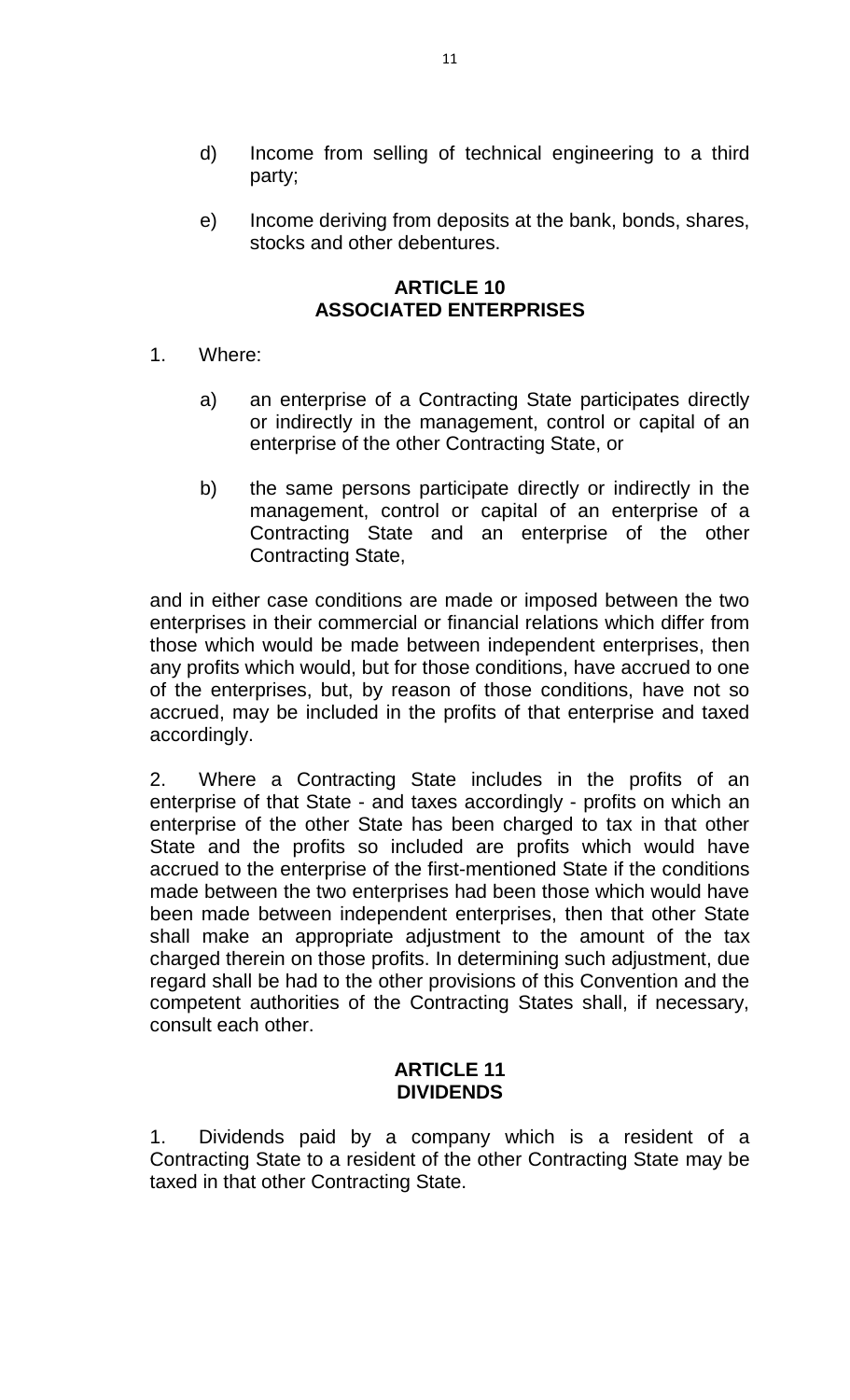2. However, such dividends may also be taxed in the Contracting State of which the company paying the dividends is a resident and according to the laws of that State, but if the beneficial owner of the dividend is a resident of the other Contracting State, the tax so charged shall not exceed 5 percent of the gross amount of the dividends.

This paragraph shall not affect the taxation of the company in respect of the profits out of which the dividends are paid.

3. The term "dividends" as used in this Article means income from shares, "jouissance" shares or "jouissance" rights, mining rights, founders' shares or other rights, not being debt-claims, participating in profits, as well as income from other corporate rights which is subjected to the same taxation treatment as income from shares by the laws of the Contracting State of which the company making the distribution is a resident.

4. The provisions of paragraphs 1 and 2 shall not apply if the beneficial owner of the dividends, being a resident of a Contracting State, carries on business in the other Contracting State of which the company paying the dividends is a resident, through a permanent establishment or performs in that other State independent personal services from a fixed base situated therein, and the holding in respect of which the dividends are paid is effectively connected with such permanent establishment or fixed base. In such case, the provisions of Article 8 shall apply.

5. Where a company which is a resident of a Contracting State derives profits or income from the other Contracting State, that other Contracting State may not impose any tax on the dividends paid by the company, except insofar as such dividends are paid to a resident of that other Contracting State who is the beneficial owner of the dividends or insofar as the holding in respect of which the dividends are paid is effectively connected with a permanent establishment or a fixed base situated in that other Contracting State, nor subject the company's undistributed profits to a tax on the company's undistributed profits, even if the dividends paid or the undistributed profits consist wholly or partly of profits or income arising in such other Contracting State.

6. Where a company which is a resident of a Contracting State has a permanent establishment in the other Contracting State, the profits taxable under article 8, paragraph 1, may be subject to an additional tax in that other State, in accordance with its laws, but the additional charge shall not exceed 4 per cent of the amount of those profits.

# **ARTICLE 12 INTEREST**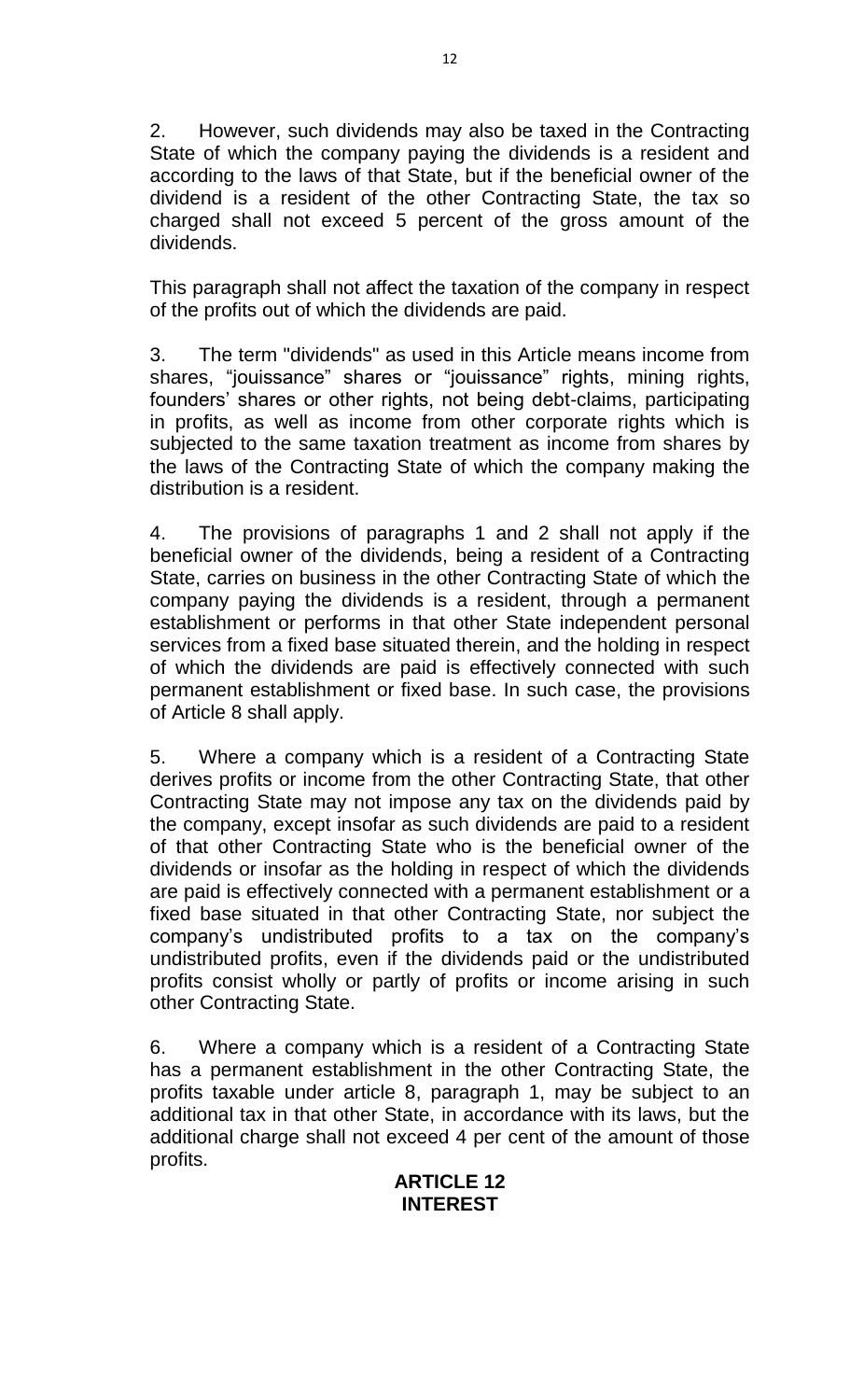1. Interest arising in a Contracting State and paid to a resident of the other Contracting State may be taxed in that other Contracting State.

2. However, such interest may also be taxed in the Contracting State in which it arises and according to the laws of that State, but if the beneficial owner of the interest is a resident of the other Contracting State, the tax so charged shall not exceed 5 percent of the gross amount of the interest.

3. Notwithstanding the provisions of paragraph 2, interest arising in a Contracting State and paid to a resident of the other Contracting State shall be taxable only in that other State, if:

- a) the beneficial owner of the interest is the Government, a political subdivision or a local authority of the other Contracting State;
- b) the interest is paid in relation with the sale on credit of merchandise or equipment to an enterprise of a Contracting State; or
- c) the interest is paid to financial institutions and other bodies as a result of financing provided by such institutions or bodies in connection with agreements concluded between the Governments of the Contracting States.

4. The term "interest" as used in this Article means income from debt-claims of every kind, whether or not secured by mortgage and whether or not carrying a right to participate in the debtor's profits, and in particular, income from government securities and income from bonds or debentures, including premiums or prizes attached to such securities, bonds or debentures. Penalty charges for a late payment shall not be regarded as interest for the purpose of this Article.

5. The provisions of paragraphs 1, 2 and 3 shall not apply if the beneficial owner of the interest, being a resident of a Contracting State, carries on business in the other Contracting State in which the interest arises, through a permanent establishment or fixed base situated therein and the debt-claim in respect of which the interest is paid is effectively connected with such permanent establishment or fixed base. In such case the provisions of Article 8 or Article 15, as the case may be, shall apply.

6. Interest shall be deemed to arise in a Contracting State when the payer is a resident of that Contracting State. Where, however, the person paying the interest, whether he is a resident of a Contracting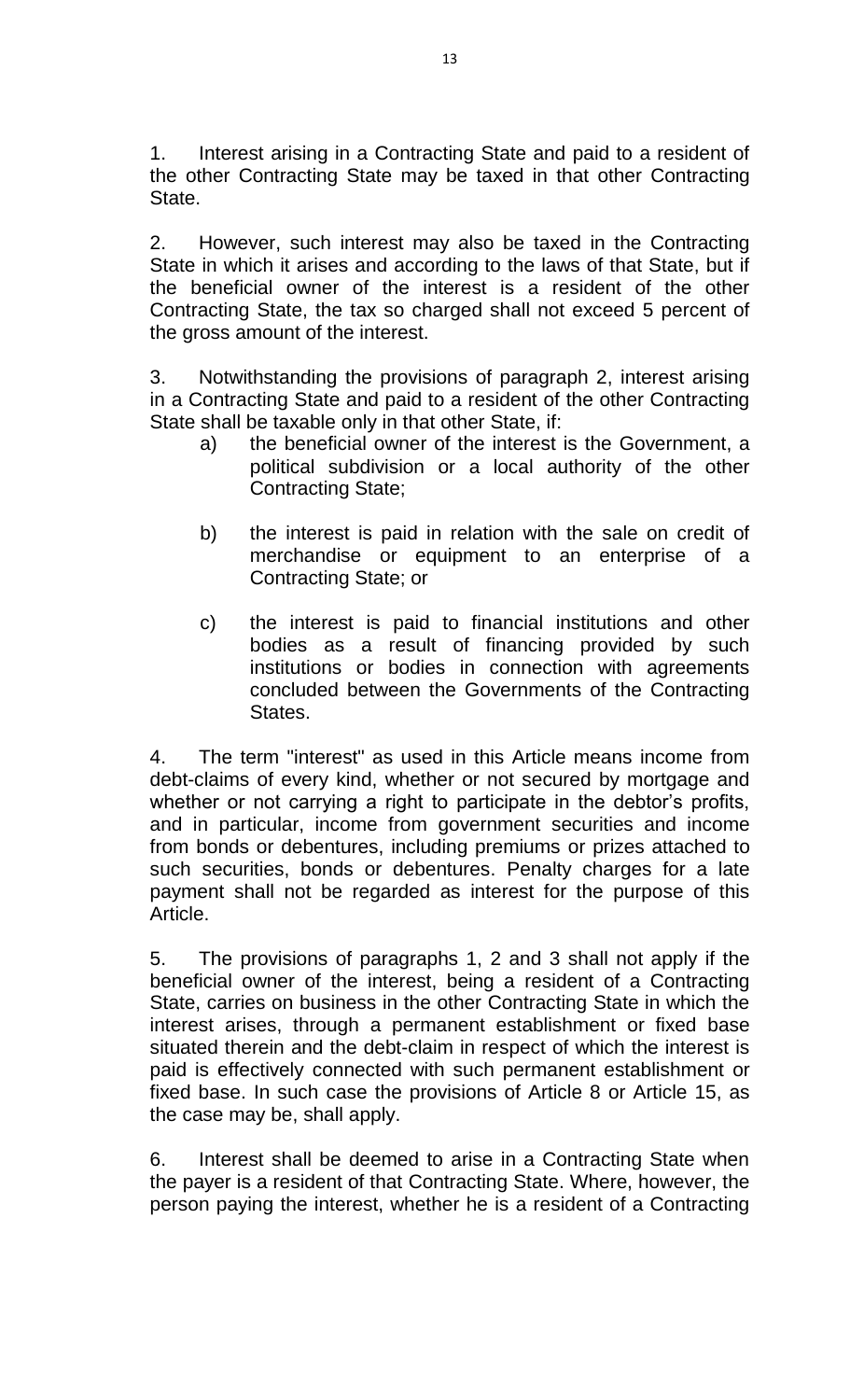State or not, has in a Contracting State a permanent establishment or a fixed base in connection with which the indebtedness on which the interest is paid was incurred, and such interest is borne by such permanent establishment or fixed base, then such interest shall be deemed to arise in the Contracting State in which the permanent establishment or fixed base is situated.

7. Where, by reason of a special relationship between the payer and the beneficial owner of the interest or between both of them and some other person, the amount of the interest, having regard to the debt-claim for which it is paid, exceeds the amount which would have been agreed upon by the payer and the beneficial owner of the interest in the absence of such relationship, the provisions of this Article shall apply only to the last-mentioned amount. In such case, the excess part of the payments shall remain taxable according to the laws of each Contracting State, due regard being had to the other provisions of this Convention.

### **ARTICLE 13 ROYALTIES**

1. Royalties arising in a Contracting State and whose beneficial owner is a resident of the other Contracting State may be taxed in that other Contracting State.

2. However, such royalties may also be taxed in the Contracting State in which they arise and according to the laws of that State, but if the beneficial owner of the royalties is a resident of the other contracting State, the tax so charged shall not exceed 5 per cent of the gross amount of the royalties.

3. The term "royalties" as used in this Article means payments of any kind received as a consideration for the use of, or the right to use, any copyright of literary, artistic or scientific work including software, cinematograph films, or films or tapes and other means of image or sound reproduction, any patent, trade mark, drawings, designs or models, plans, secret formulas or processes, or for the use of, or the right to use, industrial, commercial, or scientific equipment or for information concerning industrial commercial or scientific experience.

4. The provisions of paragraphs 1 and 2 shall not apply if the beneficial owner of the royalties, being a resident of a Contracting State, carries on business in the other Contracting State in which the royalties arise, through a permanent establishment situated or a fixed base therein, and the right or property in respect of which the royalties are paid is effectively connected with such permanent establishment or fixed base. In such case the provisions of Article 8 or Article 15, as the case may be, shall apply.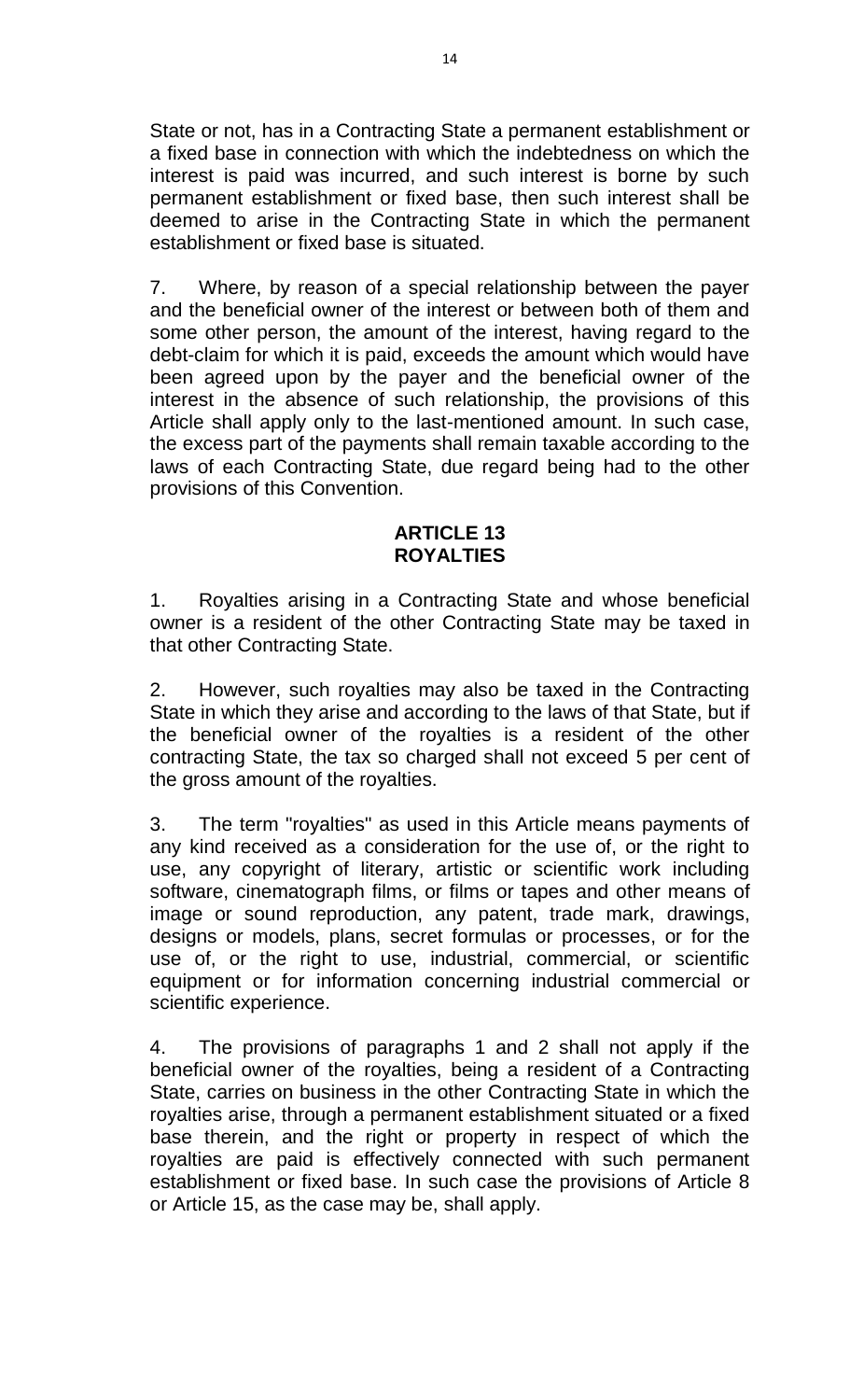5. Royalties shall be deemed to arise in a Contracting State when the payer is a resident of that Contracting State. Where, however, the person paying the royalties, whether he is a resident of a Contracting State or not, has in a Contracting State a permanent establishment or a fixed base in connection with which the liability to pay the royalties was incurred, and such royalties are borne by the permanent establishment or fixed base, then such royalties shall be deemed to arise in the Contracting State in which the permanent establishment or fixed base is situated.

6. Where, by reason of a special relationship between the payer and the beneficial owner or between both of them and some other person, the amount of the royalties exceeds the amount which would have been agreed upon by the payer and the beneficial owner in the absence of such relationship, the provisions of this Article shall apply only to the last-mentioned amount. In such case, the excess part of the payments shall remain taxable according to the laws of each Contracting State, due regard being had to the other provisions of this Convention.

# **ARTICLE 14 CAPITAL GAINS**

1. Gains derived by a resident of a Contracting State from the alienation of immovable property referred to in Article 7 and situated in the other Contracting State may be taxed in that other Contracting State.

2. Gains from the alienation of movable property forming part of the business property of a permanent establishment which an enterprise of a Contracting State has in the other Contracting State or of movable property pertaining to a fixed base available to a resident of a Contracting State in the other Contracting State for the purpose of performing independent personal services, including such gains from the alienation of such a permanent establishment (alone or with the whole enterprise) or of such fixed base, shall be taxable only in that other Contracting State.

3. Gains derived by an enterprise resident of a Contracting State from the alienation of ships or aircraft operated in international traffic or movable property pertaining to the operation of such ships or aircraft shall be taxable only in that Contracting State.

4. Gains derived by a resident of a Contracting State from the alienation of shares or comparable interest shall be taxed only in that Contracting State provided that such shares or comparable interest have been held by the alienator for a period of more than 12 months prior to the date of the alienation.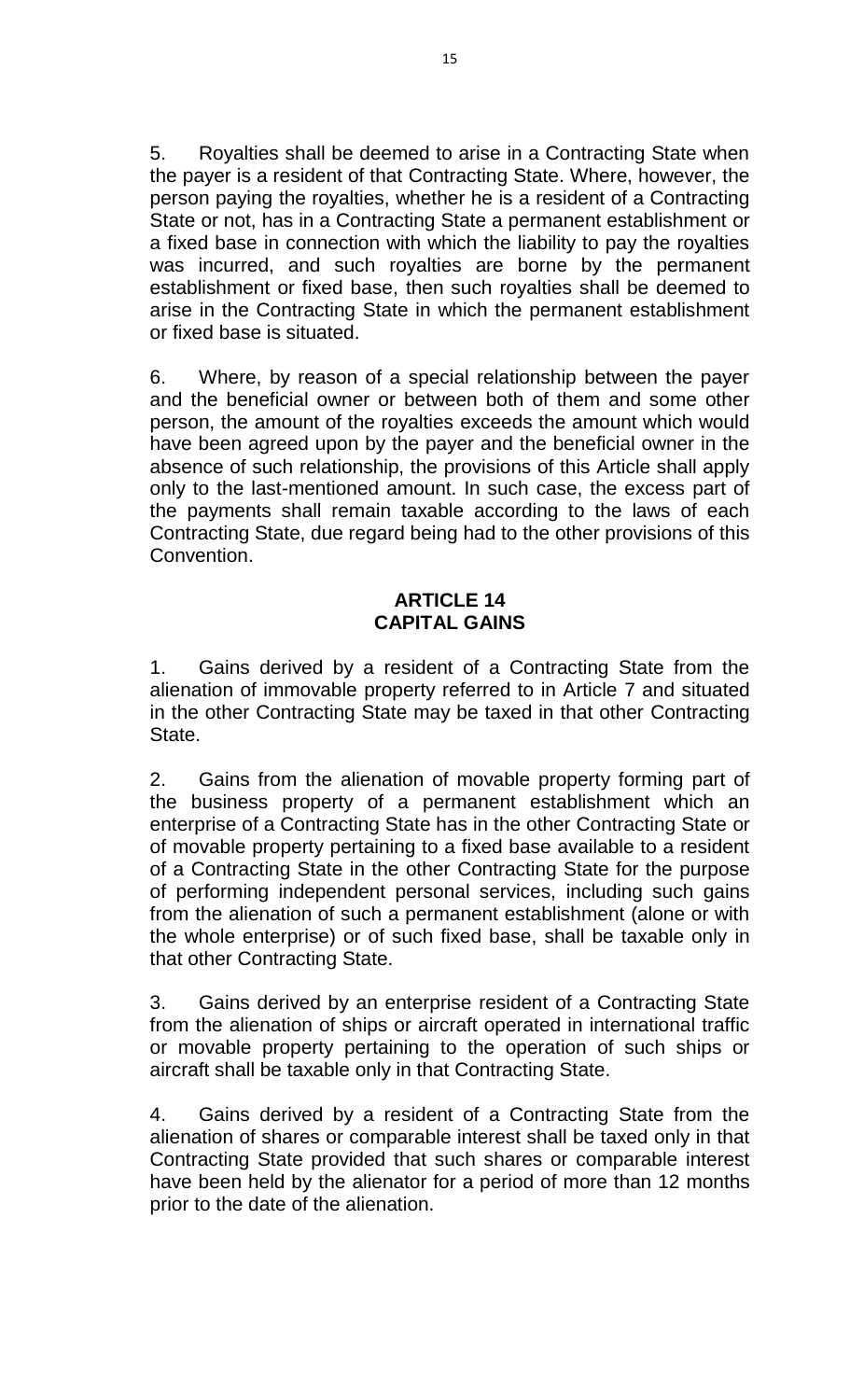5. Gains derived by a resident of a Contracting State from the alienation of shares or comparable interests deriving more than 50 per cent of their value directly or indirectly from immovable property situated in the other Contracting State may be taxed in that other State.

6. Gains from the alienation of any property other than that referred to in paragraphs 1, 2, 3, 4 and 5 shall be taxable only in the Contracting State of which the alienator is a resident.

# **ARTICLE 15 INDEPENDENT PROFESSIONAL AND TECHNICAL SERVICES**

1. Income derived by a resident of a Contracting State in respect of professional services or other activities of an independent character shall be taxable only in that Contracting State except in any of the following circumstances, when such income may also be taxed in the other Contracting State:

- a) If it has a fixed base regularly available to it in the other Contracting State for the purpose of performing its activities; in that case, only so much of the income as is attributable to that fixed base may be taxed in that other Contracting State; or
- b) If it has been present in the other Contracting State for a period or periods amounting to or exceeding in the aggregate 90 days in any 12 month period commencing or ending in the taxable year concerned; in that case only so much of the income as is derived from its activities performed in that other Contracting State, may be taxed in that other Contracting State.

2. The term "professional services" includes especially independent scientific, literary, artistic, educational or teaching activities, as well as the independent activities of physicians, lawyers, engineers, architects, dentists and accountants.

# **ARTICLE 16 INCOME FROM EMPLOYMENT**

1. Subject to the provisions of Articles 17, 19 and 20, salaries, wages and other similar remuneration derived by a resident of a Contracting State in respect of an employment shall be taxable only in that Contracting State unless the employment is exercised in the other Contracting State. If the employment is so exercised, such remuneration as is derived there from may be taxed in that other Contracting State.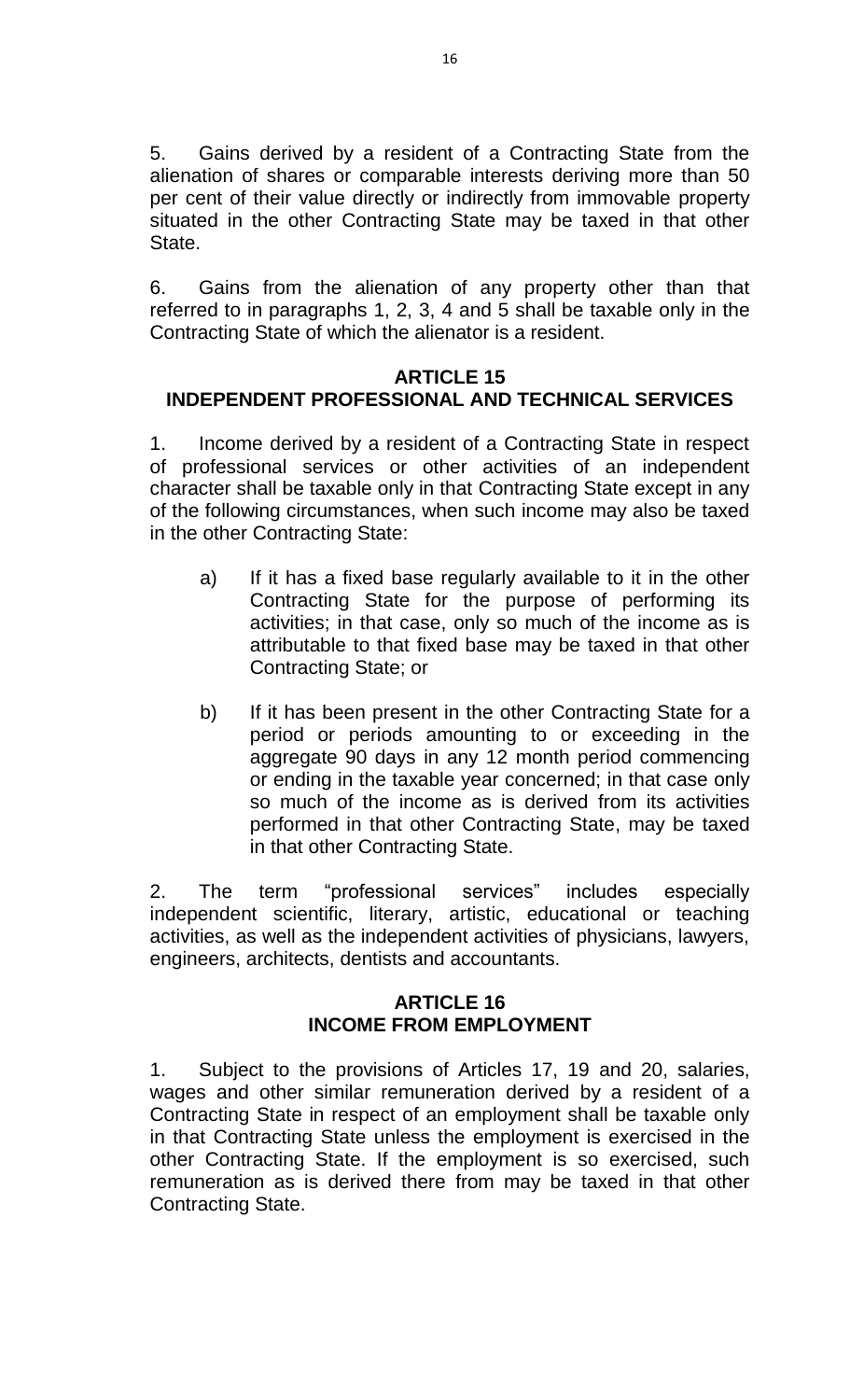2. Notwithstanding the provisions of paragraph 1, remuneration derived by a resident of a Contracting State in respect of an employment exercised in the other Contracting State shall be taxable only in the first-mentioned State if:

- a) the recipient is present in the other Contracting State for a period or periods not exceeding in the aggregate 183 days in a 12 month period commencing or ending in the fiscal year concerned, and
- b) the remuneration is paid by, or on behalf of, an employer who is not a resident of the other State, and
- c) the remuneration is not borne by a permanent establishment which the employer has in the other Contracting State.

3. Notwithstanding the preceding provisions of this Article, remuneration derived in respect of an employment exercised aboard a ship or aircraft operated in international traffic by an enterprise of a Contracting State, shall be taxable only in that Contracting State.

# **ARTICLE 17 DIRECTORS' FEES**

Directors' fees and other similar payments, derived by a resident of a Contracting State in his capacity as a member of the board of directors of a company which is a resident of the other Contracting State, may be taxed in that other State.

### **ARTICLE 18 ARTISTES AND SPORTSPERSONS**

1. Notwithstanding the provisions of Articles 8, 15 and 16, income derived by a resident of a Contracting State as an entertainer, such as a theatre, motion picture, radio or television artiste, or a musician, or as a sportsperson, from his personal activities as such exercised in the other Contracting State, may be taxed in that other State.

2. Where income in respect of personal activities exercised by an entertainer or a sportsperson in his capacity as such accrues not to the entertainer or sportsperson himself but to another person, that income may, notwithstanding the provisions of Articles 8, 15 and 16, be taxed in the Contracting State in which the activities of the entertainer or sportsperson are exercised.

3. The provisions of Paragraph 1 and 2 shall not apply to income derived by artistes or sportspersons who are residents of a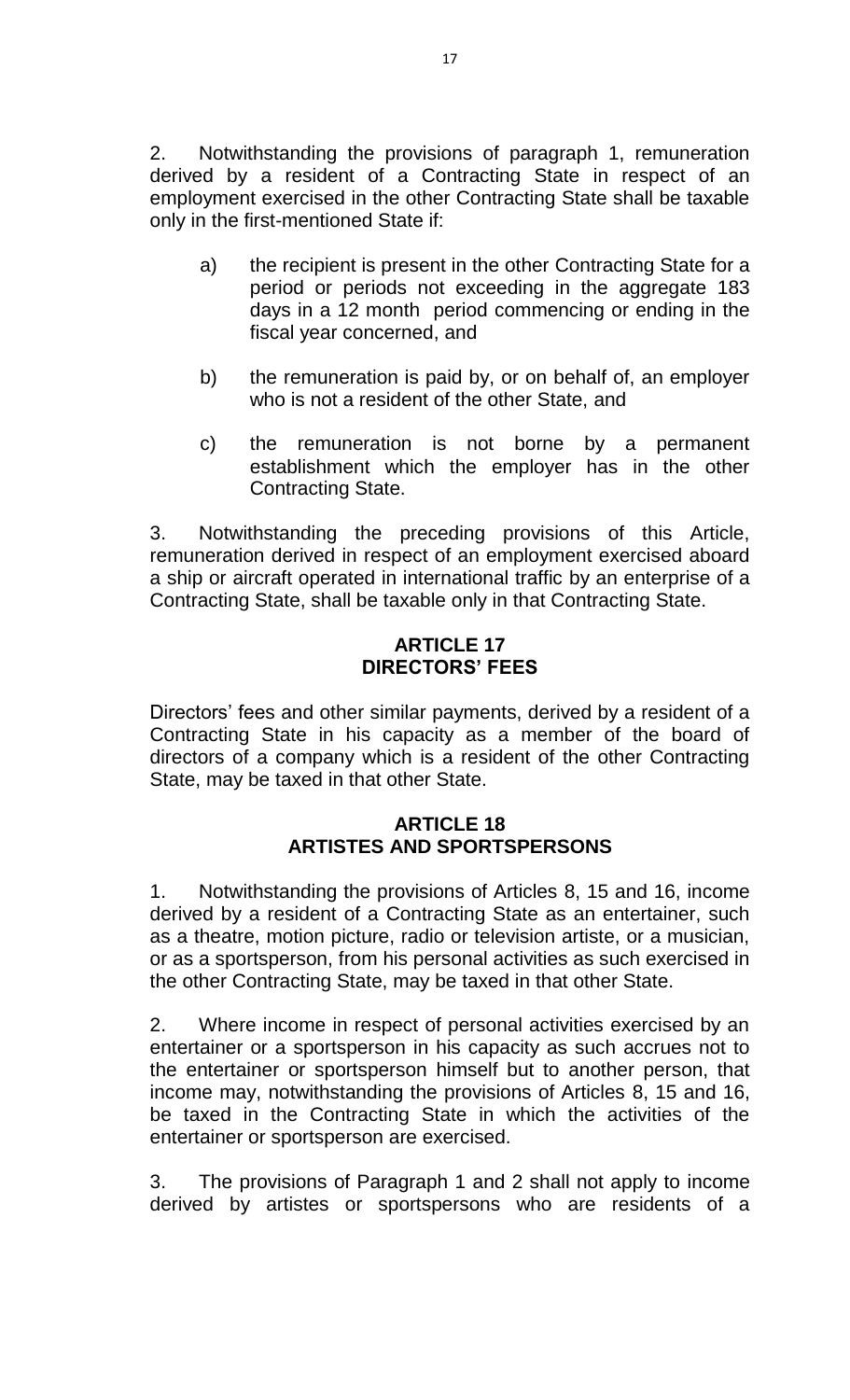Contracting State from personal activities as such exercised in the other Contracting State if the visit to that other Contracting State is substantially supported from the public funds of the first-mentioned Contracting State, including those of any political subdivision, a local authority or statutory body thereof, nor to income derived by a nonprofit making organization in respect of such activities provided no part of its income is payable to, or is otherwise available for the personal benefit of its proprietors, founders or members.

#### **ARTICLE 19 PENSIONS**

Subject to the provisions of paragraph 2 of Article 20, pensions and similar remunerations paid to a resident of a Contracting State in consideration of past employment shall be taxable only in that State.

### **ARTICLE 20 GOVERNMENT SERVICE**

- 1. a) Salaries, wages and other similar remuneration paid by a Contracting State or a political or administrative subdivision or a local authority thereof to an individual in respect of services rendered to that Contracting State or subdivision or authority shall be taxable only in that Contracting State.
	- b) However, such salaries, wages and other similar remuneration shall be taxable only in the other Contracting State if the services are rendered in that Contracting State and the individual is a resident of that Contracting State who:
		- (i) is a national of that Contracting State; or
		- (ii) did not become a resident of that Contracting State solely for the purpose of rendering the services.
- 2. a) any pension paid by, or out of funds created by, a Contracting State or a political subdivision or a local authority thereof to an individual in respect of services rendered to that Contracting State or subdivision or authority shall be taxable only in that Contracting State.
	- b) However, such pension shall be taxable only in the other Contracting State if the individual is a resident of, and a national of, that Contracting State.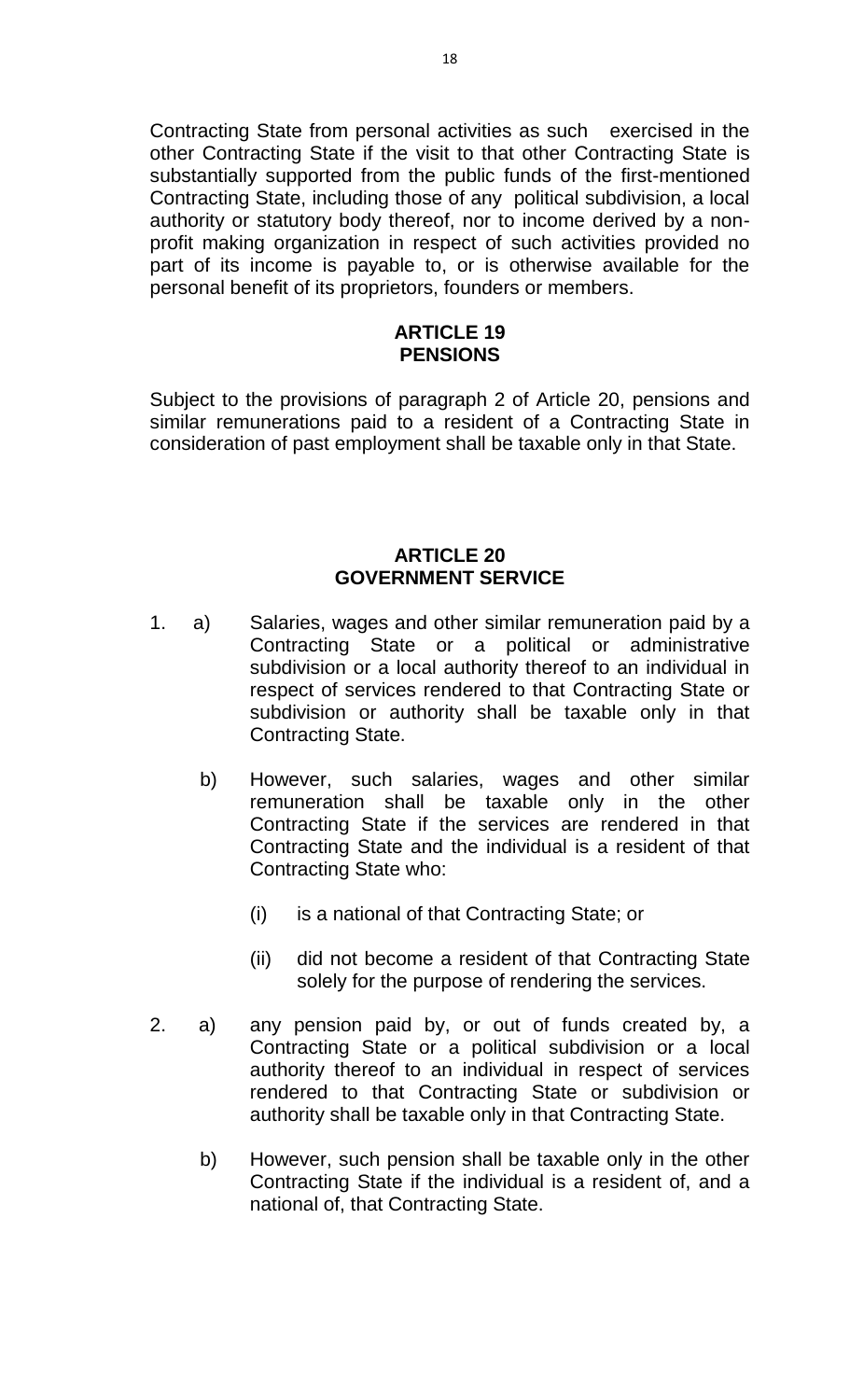3. The provisions of Articles 16, 17, 18, and 19 shall apply to salaries, wages, pensions, and other similar remuneration in respect of services rendered in connection with a business carried on by a Contracting State or a political or administrative subdivision or a local authority thereof.

# **ARTICLE 21 TEACHERS AND RESEARCHERS**

An individual who is or was immediately before visiting a Contracting State a resident of the other Contracting State and who at the invitation of the Government of the first-mentioned Contracting State or of a university college, school, museum or other cultural institution in that first-mentioned Contracting State or under an official programme of cultural exchange is present in that Contracting State for a period not exceeding four consecutive years solely for the purpose of teaching giving lectures or carrying out research at such institution shall be exempt from tax in that Contracting State on his remuneration for such activity.

#### **ARTICLE 22 STUDENTS**

Payments which student who is or was immediately before visiting a Contracting State a resident of the other Contracting State and who is present in the first-mentioned State solely for the purpose of his education or training receives for the purpose of his maintenance, education or training shall not be taxed in that State, provided that such payments arise from sources outside that State.

### **ARTICLE 23 OTHER INCOME**

1. Items of income of a resident of a Contracting State, wherever arising, not dealt with in the foregoing Articles of this Convention shall be taxable only in that State.

2. The provisions of paragraph 1 shall not apply to income, other than income from immovable property as defined in paragraph 2 of Article 7, if the recipient of such income, being a resident of a Contracting State, carries on business in the other Contracting State through a permanent establishment or performs in that other State independent personal services or technical services from a fixed base situated therein and the right or property in respect of which the income is paid is effectively connected with such permanent establishment or fixed base. In such case the provisions of Article 8 and Article 15 shall apply.

# **CHAPTER IV**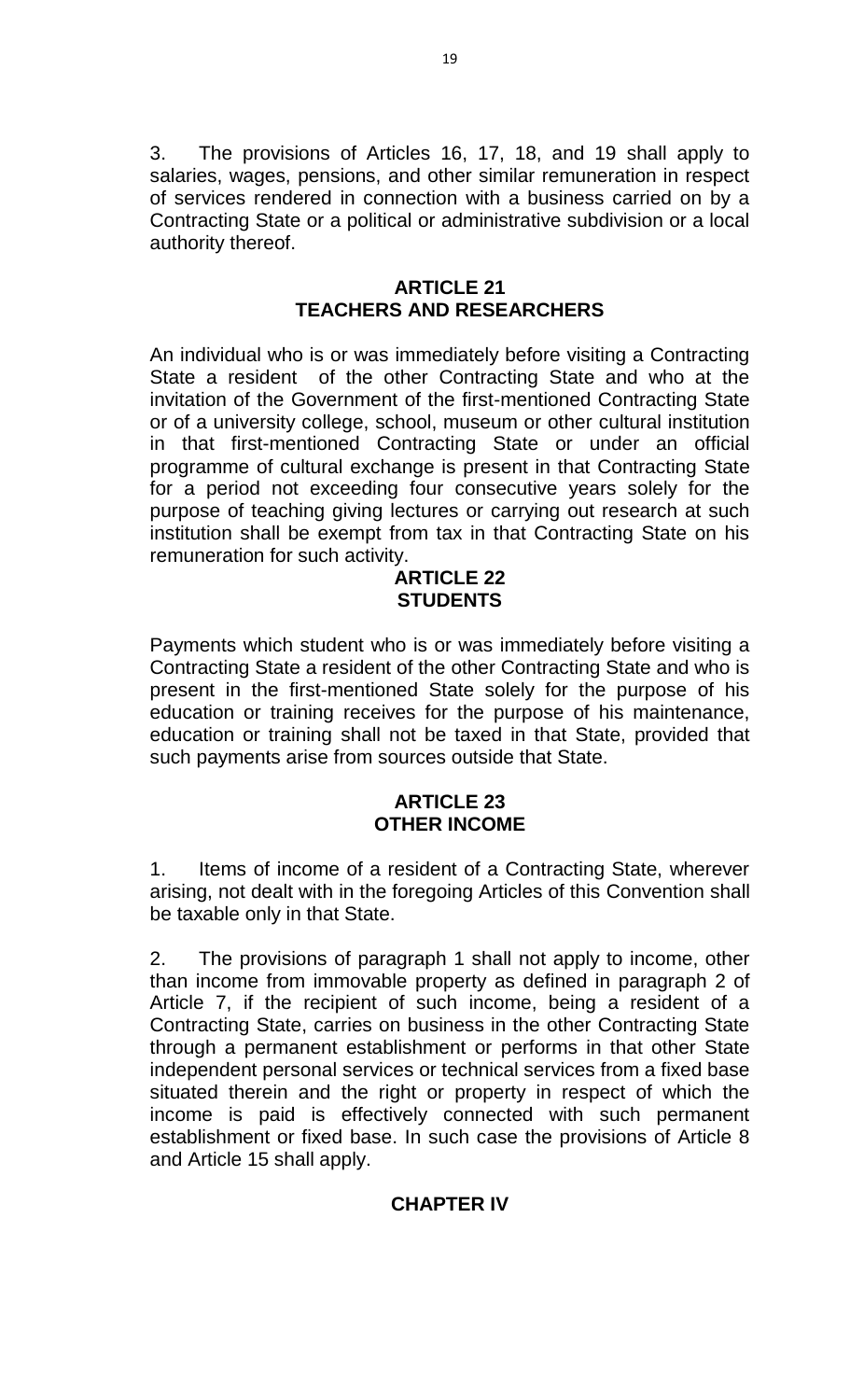# **METHODS FOR ELIMINATION OF DOUBLE TAXATION**

# **ARTICLE 24 ELIMINATION OF DOUBLE TAXATION**

Double taxation shall be avoided as follows:

1. In Panama, where a resident of Panama derives income which, in accordance with the provisions of this Convention, may be taxed in the United Arab Emirates, Panama will exempt such income from taxes.

2. In the United Arab Emirates, where a resident of the United Arab Emirates derives income or owns capital which, in accordance with the provisions of this Convention, may be taxed in Panama, the United Arab Emirates shall allow:

- i. as a deduction from the tax on the income of that resident, an amount equal to the income tax paid in Panama;
- ii. as a deduction from the tax on the capital of that resident, an amount equal to the capital tax paid in Panama.

Such deduction in either case shall not, however, exceed that part of the income tax or capital tax, as computed before the deduction is given, which is attributable, as the case may be, to the income or the capital, which may be, taxed in Panama.

3. Where in accordance with any provision of the Convention income derived or capital owned by a resident of a Contracting State is exempt from tax in that State, such State may nevertheless, in calculating the amount of tax on the remaining income or capital of that resident, take into account the exempted income or capital.

# **CHAPTER V SPECIAL PROVISIONS**

# **ARTICLE 25 NON DISCRIMINATION**

1. Nationals of a Contracting State shall not be subjected in the other Contracting State to any taxation or any requirement connected therewith, which is other or more burdensome than the taxation and connected requirements to which nationals of that other State in the same circumstances, in particular with respect to residence, are or may be subjected. This provision shall, notwithstanding the provisions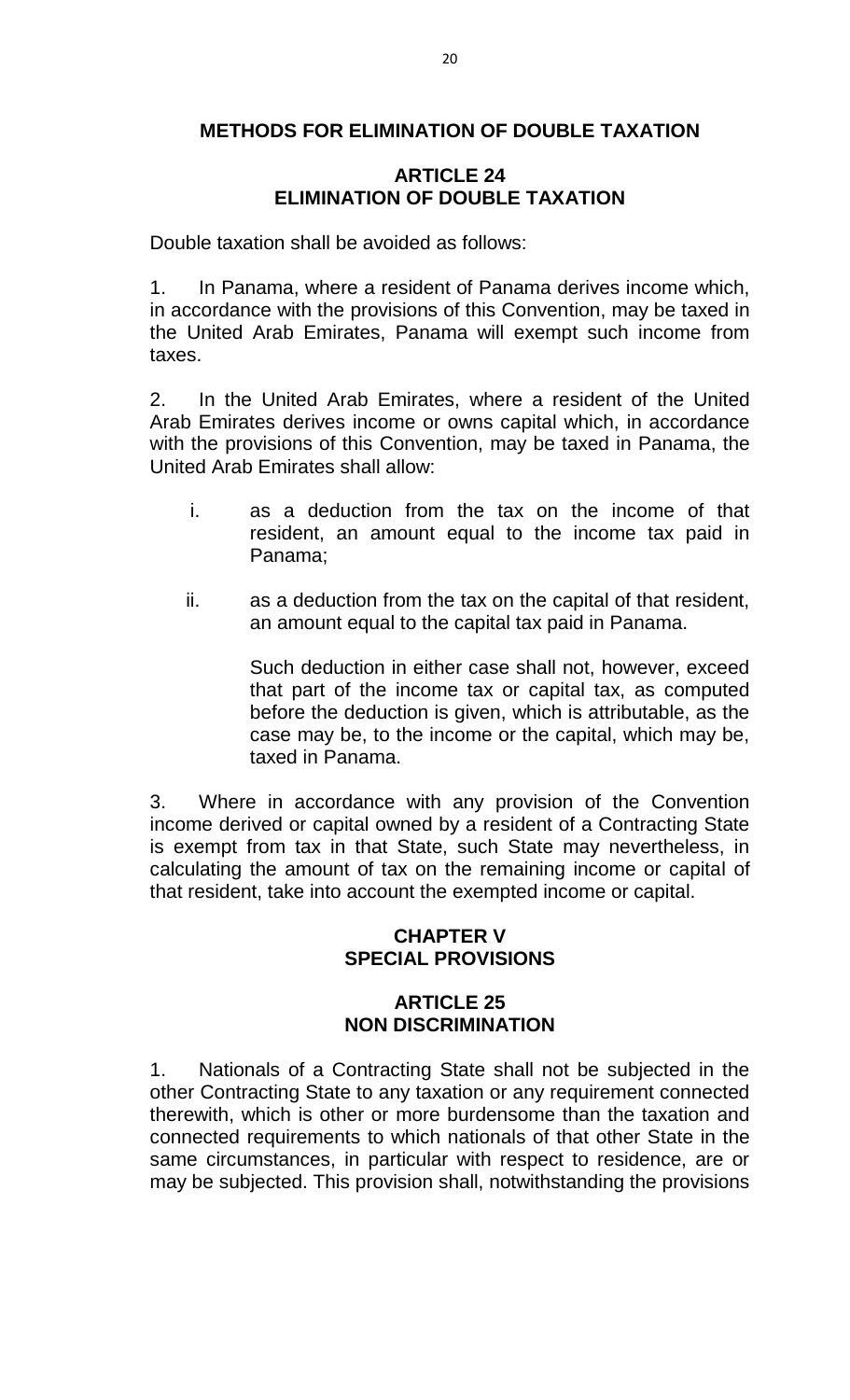of Article 1, also apply to persons who are not residents of one or both of the Contracting States.

2. The taxation on a permanent establishment which an enterprise of a Contracting State has in the other Contracting State shall not be less favorably levied in that other State than the taxation levied on enterprises of that other State carrying on the same activities. This provision shall not be construed as obliging a Contracting State to grant to residents of the other Contracting State any personal allowances, reliefs and reductions for taxation purposes on account of civil status or family responsibilities which it grants to its own residents.

3. Except where the provisions of paragraph 1 of Article 10, paragraph 7 of Article 12, or paragraph 6 of Article 13, apply, interest, royalties and other disbursements paid by an enterprise of a Contracting State to a resident of the other Contracting State shall, for the purpose of determining the taxable profits of such enterprise, be deductible under the same conditions as if they had been paid to a resident of the first-mentioned State.

4. Enterprises of a Contracting State, the capital of which is wholly or partly owned or controlled, directly or indirectly, by one or more residents of the other Contracting State, shall not be subjected in the first-mentioned State to any taxation or any requirement connected therewith which is other or more burdensome than the taxation and connected requirements to which other similar enterprises of the firstmentioned State are or may be subjected.

5. The non-taxation of a national of a Contracting State under its tax laws shall not be regarded as discrimination under the provisions of this Article.

6. The provisions of this Article shall, notwithstanding the provisions of Article 2, apply to taxes subject to this Convention.

### **ARTICLE 26 MUTUAL AGREEMENT PROCEDURE**

1. Where a person considers that the actions of one or both of the Contracting States result or will result for him in taxation not in accordance with the provisions of this Convention, he may, irrespective of the remedies provided by the domestic law of those Contracting States, present his case to the competent authority of the Contracting State of which he is a resident or, if his case comes under paragraph 1 of Article 25, to that of the Contracting State of which he is a national. The case must be presented within three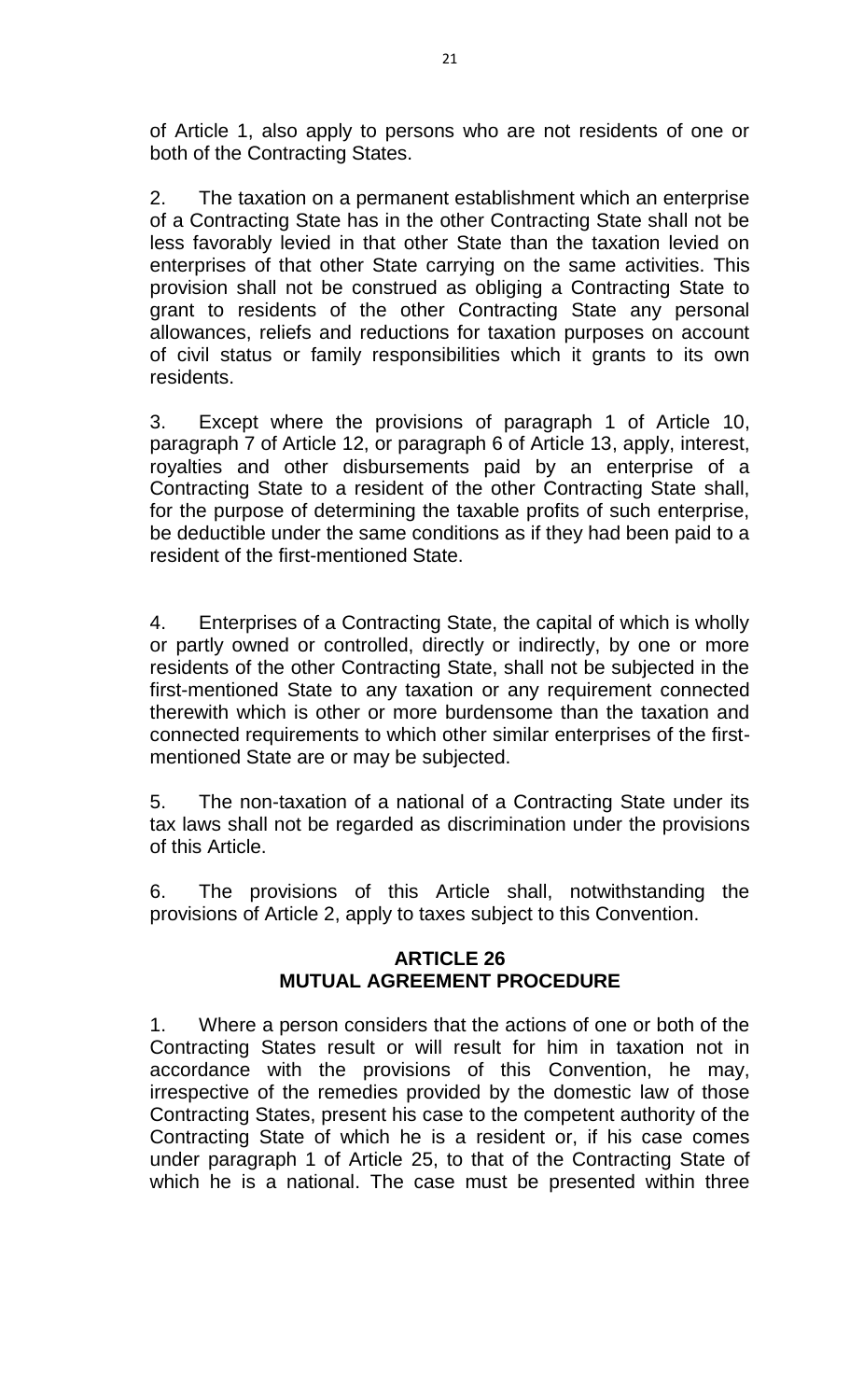years from the first notification of the action resulting in taxation not in accordance with the provisions of the Convention.

2. The competent authority shall endeavor, if the objection appears to it to be justified and if it is not itself able to arrive at a satisfactory solution, to resolve the case by mutual agreement with the competent authority of the other Contracting State, with a view to the avoidance of taxation which is not in accordance with the **Convention** 

3. The competent authorities of the Contracting States shall endeavor to resolve by mutual agreement any difficulties or doubts arising as to the interpretation or application of the Convention. They may also consult together for the elimination of double taxation in cases not provided for in the Convention.

4. The competent authorities of the Contracting States may communicate with each other directly, including through a joint commission consisting of themselves or their representatives, for the purpose of reaching an agreement in the sense of the preceding paragraphs.

# **ARTICLE 27 EXCHANGE OF INFORMATION**

1. The competent authorities of the Contracting States shall exchange such information as is foreseeably relevant for carrying out the provisions of this Convention or to the administration or enforcement of the domestic laws of the Contracting States concerning taxes of every kind and description imposed on behalf of the Contracting States, or of their political subdivisions or local authorities, insofar as the taxation there under is not contrary to the Convention. The exchange of information is not restricted by Articles 1 and 2.

2. Any information received under paragraph 1 by a Contracting State shall be treated as secret in the same manner as information obtained under the domestic laws of that Contracting State and shall be disclosed only to persons or authorities (including courts and administrative bodies) concerned with the assessment or collection of, the enforcement or prosecution in respect of, the determination of appeals in relation to the taxes referred to in paragraph 1, or the oversight of the above. Such persons or authorities shall use the information only for such purposes. They may disclose the information in public court proceedings or in judicial decisions.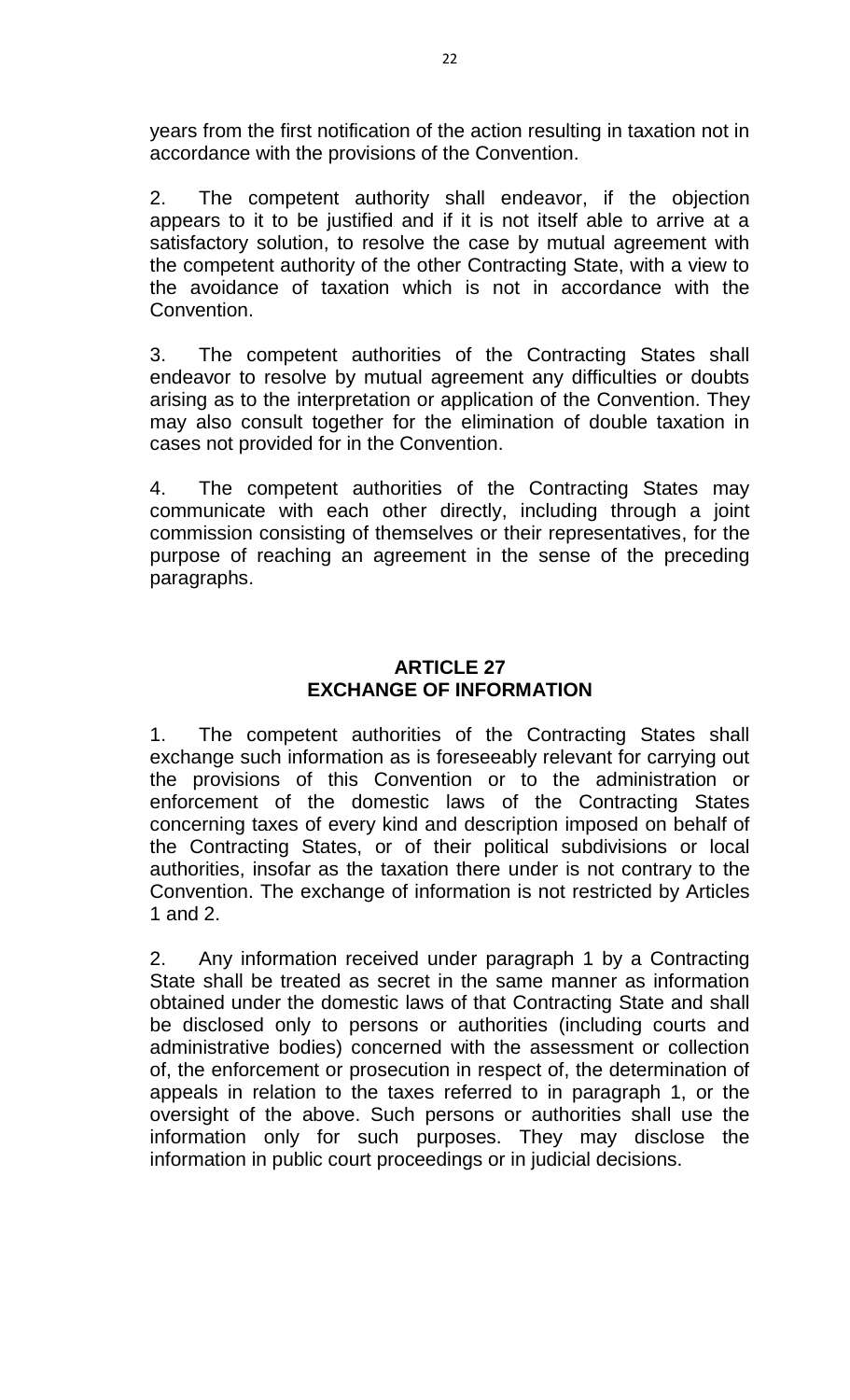3. In no case shall the provisions of paragraphs 1 and 2 be construed so as to impose on a Contracting State the obligation:

- a) to carry out administrative measures at variance with the laws and administrative practice of that or of the other Contracting State;
- b) to supply information which is not obtainable under the laws or in the normal course of the administration of that or of the other Contracting State;
- c) to supply information which would disclose any trade, business, industrial, commercial or professional secret or trade process, or information the disclosure of which would be contrary to public policy (ordre public).

4. If information is requested by a Contracting State in accordance with this Article, the other Contracting State shall use its information gathering measures to obtain the requested information, even though that other State may not need such information for its own tax purposes. The obligation contained in the preceding sentence is subject to the limitations of paragraph 3 but in no case shall such limitations be construed to permit a Contracting State to decline to supply information solely because it has no domestic interest in such information.

5. In no case shall the provisions of paragraph 3 be construed to permit a Contracting State to decline to supply information solely because the information is held by a bank, other financial institutions, nominee or person acting in an agency or a fiduciary capacity or because it relates to ownership interests in a person.

# **ARTICLE 28**

# **MEMBERS OF DIPLOMATIC MISSIONS AND CONSULAR POSTS**

Nothing in this Convention shall affect the fiscal privileges of members of diplomatic missions or consular posts under the general rules of International Law or under the provisions of special agreements.

#### **ARTICLE 29 MISCELLANEOUS RULES**

The provisions of this Convention shall not be construed to restrict in any manner any exclusion, exemption, deduction, credit, or other allowance now or hereafter accorded:

a) By the laws of a Contracting State in the determination of the tax imposed by that Contacting State;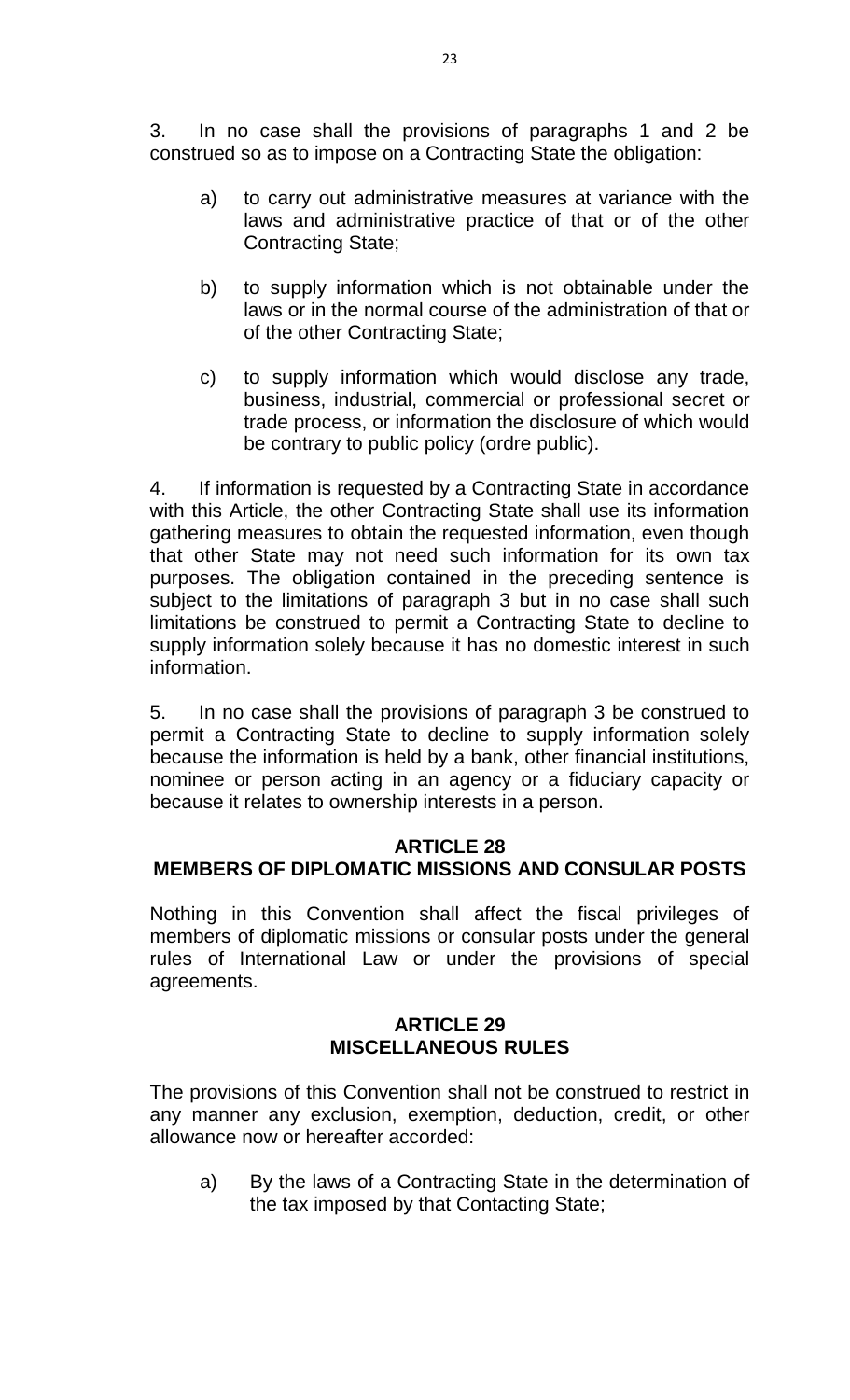b) By any other special arrangement on taxation between the Contracting States or between one of the Contracting States and residents of the other Contracting State.

# **CHAPTER VI FINAL PROVISIONS**

# **ARTICLE 30 ENTRY INTO FORCE**

1. The Governments of the Contracting States shall notify each other, the internal procedures required by each Contracting State for the entry into force of this Convention.

2. The Convention shall enter into force after the period of three months following the date of receipt of the later of the notifications referred to in paragraph 1 and its provisions shall have effect:

- a) with respect to withholding taxes, on income derived on or after January 1st of the calendar year following the year in which this Convention enters into force;
- b) with respect to income taxes and other taxes (other than withholding taxes), for any tax year beginning on or after January 1st of the calendar year following the year in which this Convention enters into force.

# **ARTICLE 31 TERMINATION**

This Convention shall remain in force until terminated by a Contracting State. Either Contracting State may terminate the Convention, through diplomatic channels, by giving written notice of termination at least six months before the end of any calendar year beginning on or after the expiration of a period of five years from the date of its entry into force. In such event, the Convention shall cease to have effect:

- a) with respect to withholding taxes, on income derived on or after January 1st of the calendar year following the year in which the notice of termination is given;
- b) with respect to income taxes and other taxes (other than withholding taxes), for any tax year beginning on or after January 1st of the calendar year following the year the notice of termination is given.

In witness whereof the undersigned, duly authorized thereto, have signed this Convention.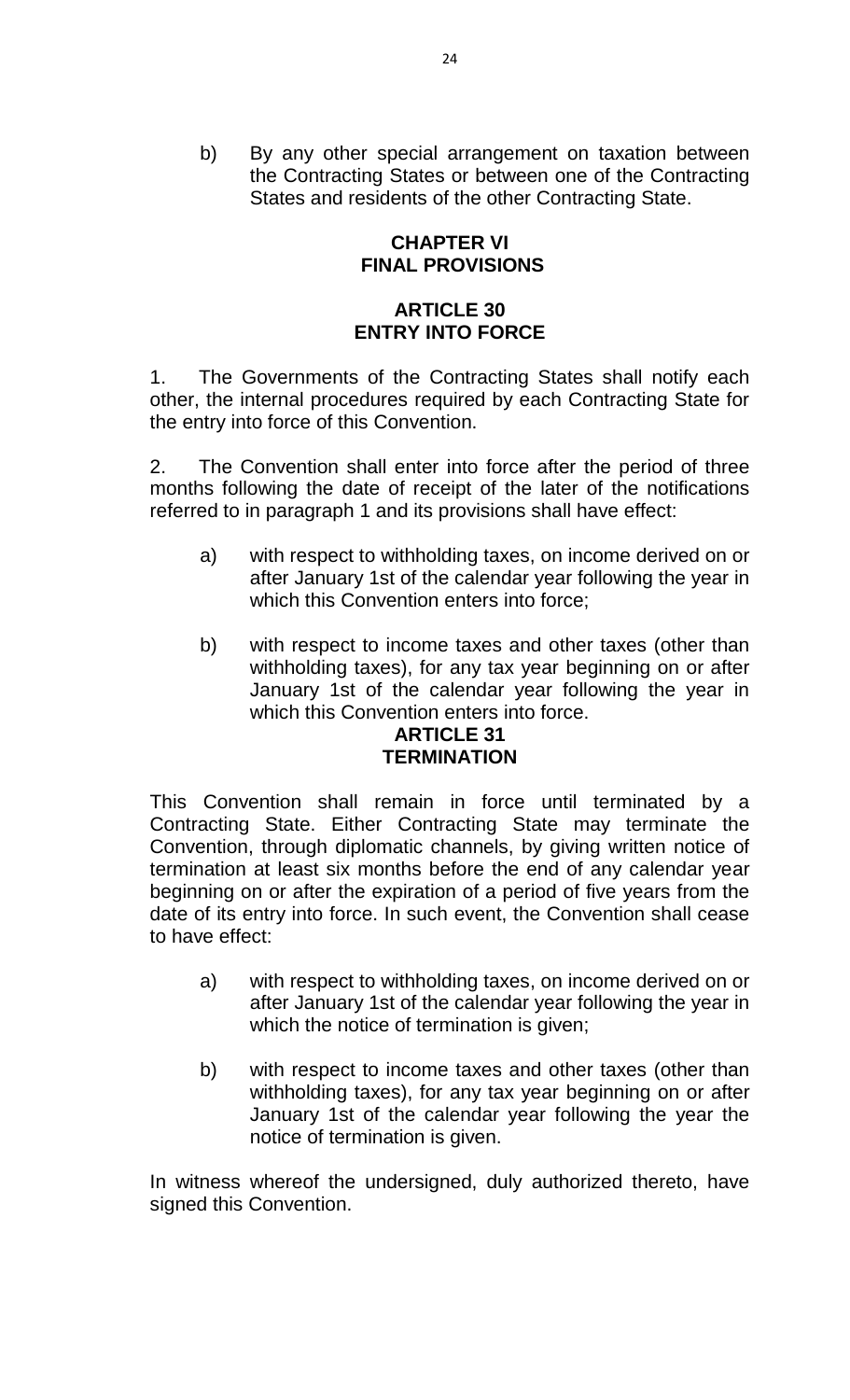Done at Tokyo, Japan, on the 13<sup>th</sup> of October 2012, in three originals each in the Spanish, Arabic and English languages, all texts being equally authentic. In case of divergence between any of the texts, the English text shall prevail.

**FOR THE GOVERNMENT OF THE REPUBLIC OF PANAMA (SIGNED) FRANK DE LIMA Minister of Economy and Finance**

**FOR THE GOVERNMENT OF THE UNITED ARAB EMIRATES (SIGNED) OBAID HUMAID AL TAYER Minister of State for Financial Affairs**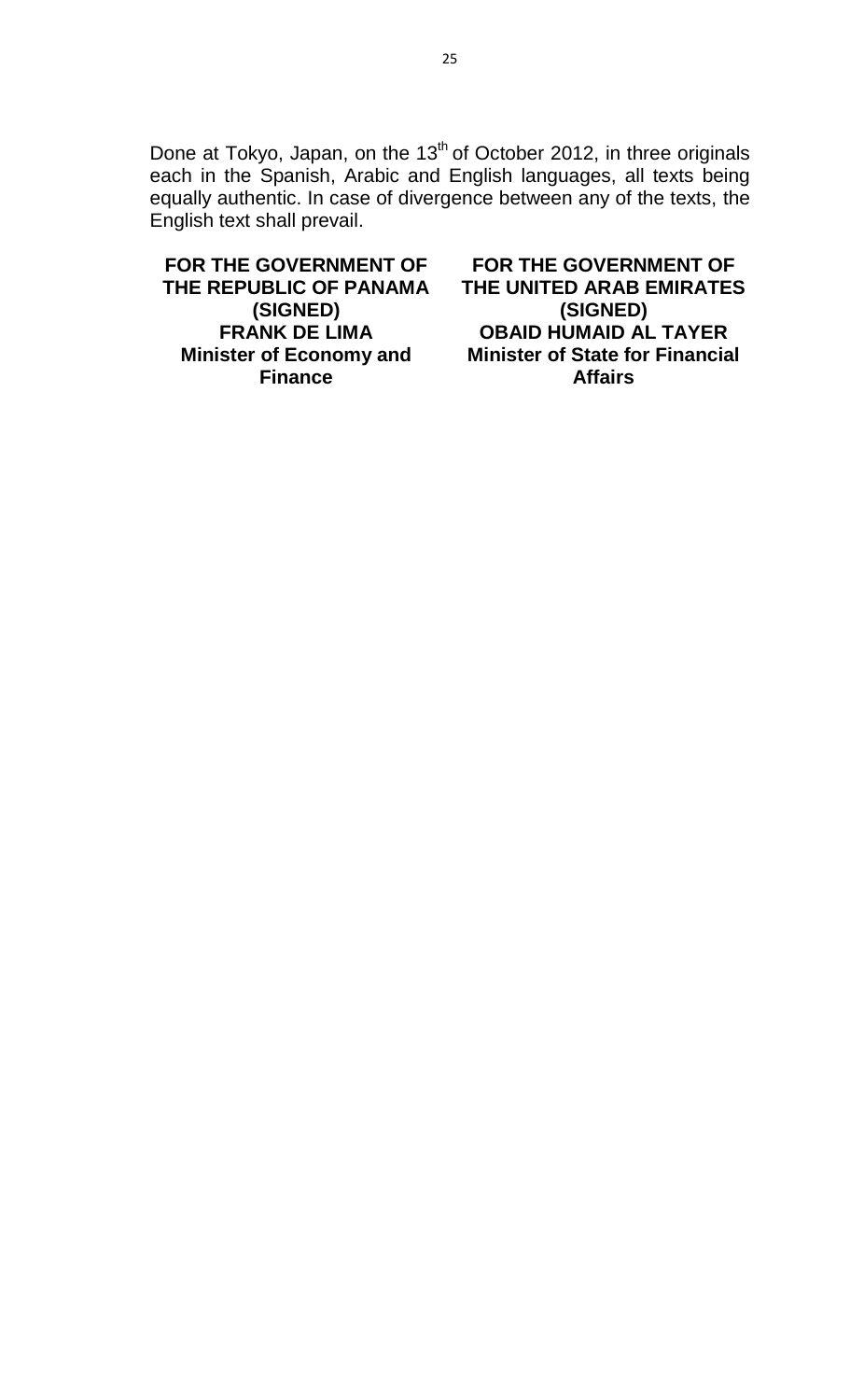# **PROTOCOL TO THE CONVENTION BETWEEN**

# **THE GOVERNMENT OF THE REPUBLIC OF PANAMA AND THE GOVERNMENT OF THE UNITED ARAB EMIRATES**

# **FOR THE AVOIDANCE OF DOUBLE TAXATION AND THE PREVENTION OF FISCAL EVASION WITH RESPECT TO TAXES ON INCOME**

1. It is understood that, as of the date of the signature of this Convention, paragraph f) of Article 14 of Executive Decree No. 170 of 27 October 1993, which regulates the provisions of the income tax contained in the Fiscal Code of Panama, provides an exemption of taxes on income generated by official and quasi-official institutions of foreign governments and of international organizations.

2. In relation with Article 2:

It is understood that the provisions of this Convention shall not apply with regard to the charges, tolls, duties or similar payments that might be applicable upon transiting the Panama Canal.

3. In relation with Article 6 and Article 15:

It is understood that for the purposes of determining the duration of activities, the period during which activities are carried on in a Contracting State by an enterprise associated with another enterprise shall be aggregated with the period during which activities are carried on by the enterprise with which it is associated if the first-mentioned activities are connected with the activities carried on in that State by the last-mentioned enterprise, provided that any period during which two or more associated enterprises are carrying on concurrent activities is counted only once. An enterprise shall be deemed to be associated with another enterprise if one is controlled directly or indirectly by the other, or if both are controlled directly or indirectly by a third person or persons.

4. In relation with all the provisions of Articles 7, 11, 12, 13 and 14:

Any profit derived by a Contracting State itself, its political subdivisions, local governments, local authorities and Central Bank thereof, a pension fund, an Investment Authority, or any other institution or fund which is recognized as an integral part of that Contracting State, political subdivision, local government or local authority, shall be taxable only in that Contracting State.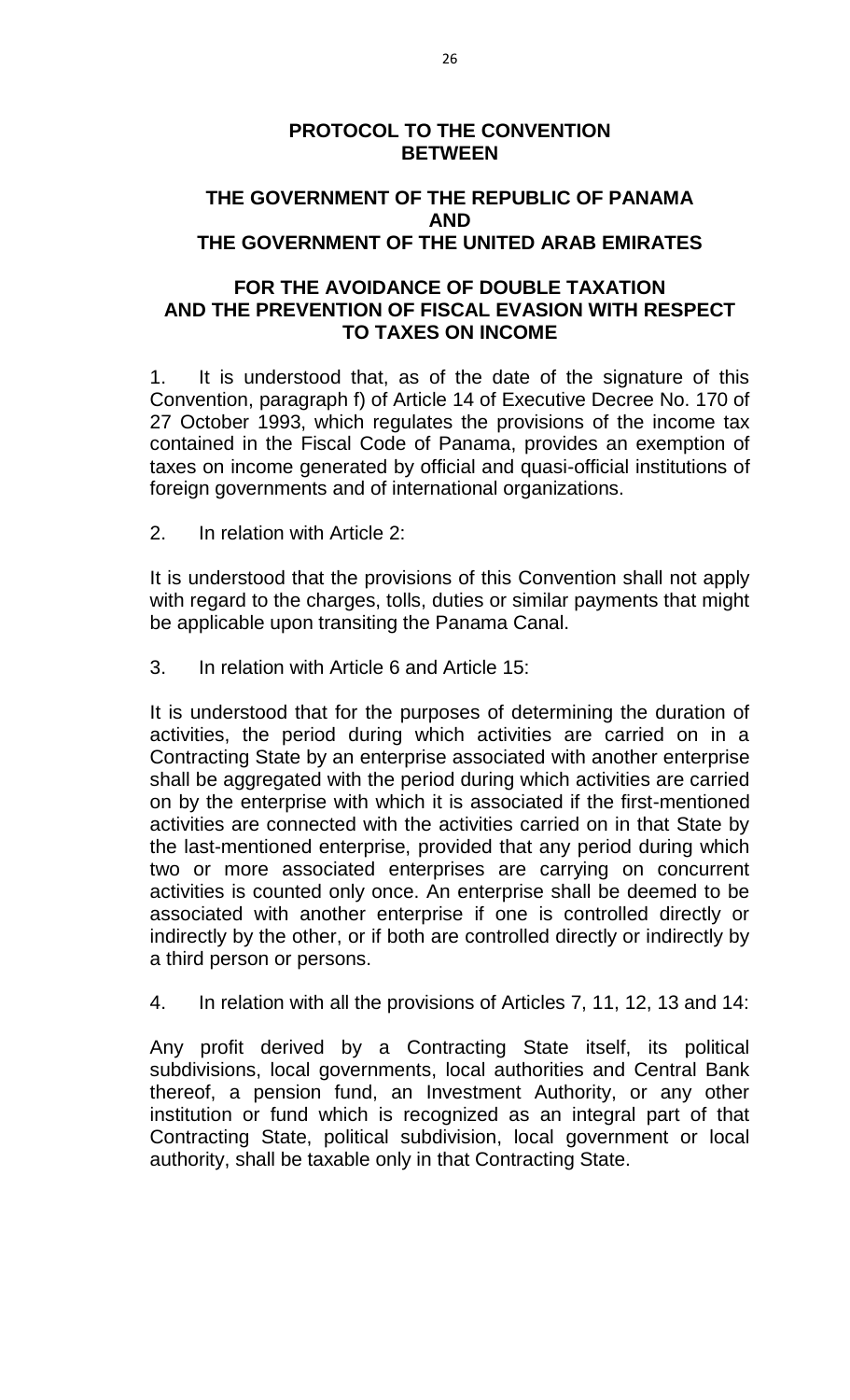It is understood that any institution shall be deemed to be an integral part of a Contracting State, political subdivision, local government or local authority provided that it has been created by either Contracting State, political subdivision, local government or local authority, and that it is wholly owned and controlled by that State, political subdivision, local government or local authority.

For the purpose of this paragraph, institutions that shall be deemed to be an integral part of the United Arab Emirates include: Abu Dhabi Investment Authority, Abu Dhabi Investment Council, UAE Investment Authority, Dubai Investment Council, Mubadala Development, Dubai World and Abu Dhabi International Petroleum Investment Company. In the case of Panama, institutions that shall be deemed to be an integral part of Panama include: National Bank of Panama ("Banco Nacional de Panamá"), Savings Bank ("Caja de Ahorros"), Agricultural Development Bank ("Banco de Desarrollo Agropecuario"), and National Mortgage Bank ("Banco Hipotecario Nacional").

5. In relation with Article 15:

It is understood that this article shall apply with respect to any person rendering "independent personal services", including individuals and legal entities. A legal entity shall be deemed to meet the test under paragraph (1)(b), if its representatives, agents or employees stay in the other Contracting State for a period or periods amounting to, or exceeding, in the aggregate 90 days in any twelve-month period.

It is also understood that Article 15 shall apply to the extent that the services being rendered qualify as "independent personal services".

- 6. In relation with Article 27:
	- a) It is understood that the competent authority of the requested State shall provide upon request by the competent authority of the requesting State information for the purposes referred to in Article 27.
	- b) It is understood that information will only be requested once the requesting Contracting State has exhausted all regular sources of information available under the internal taxation procedure.
	- c) It is understood that the administrative assistance provided for in Article 27 does not include (i) measures aimed only at the simple collection of pieces of evidence, or (ii) when it is improbable that the requested information will be relevant for controlling or administering tax matters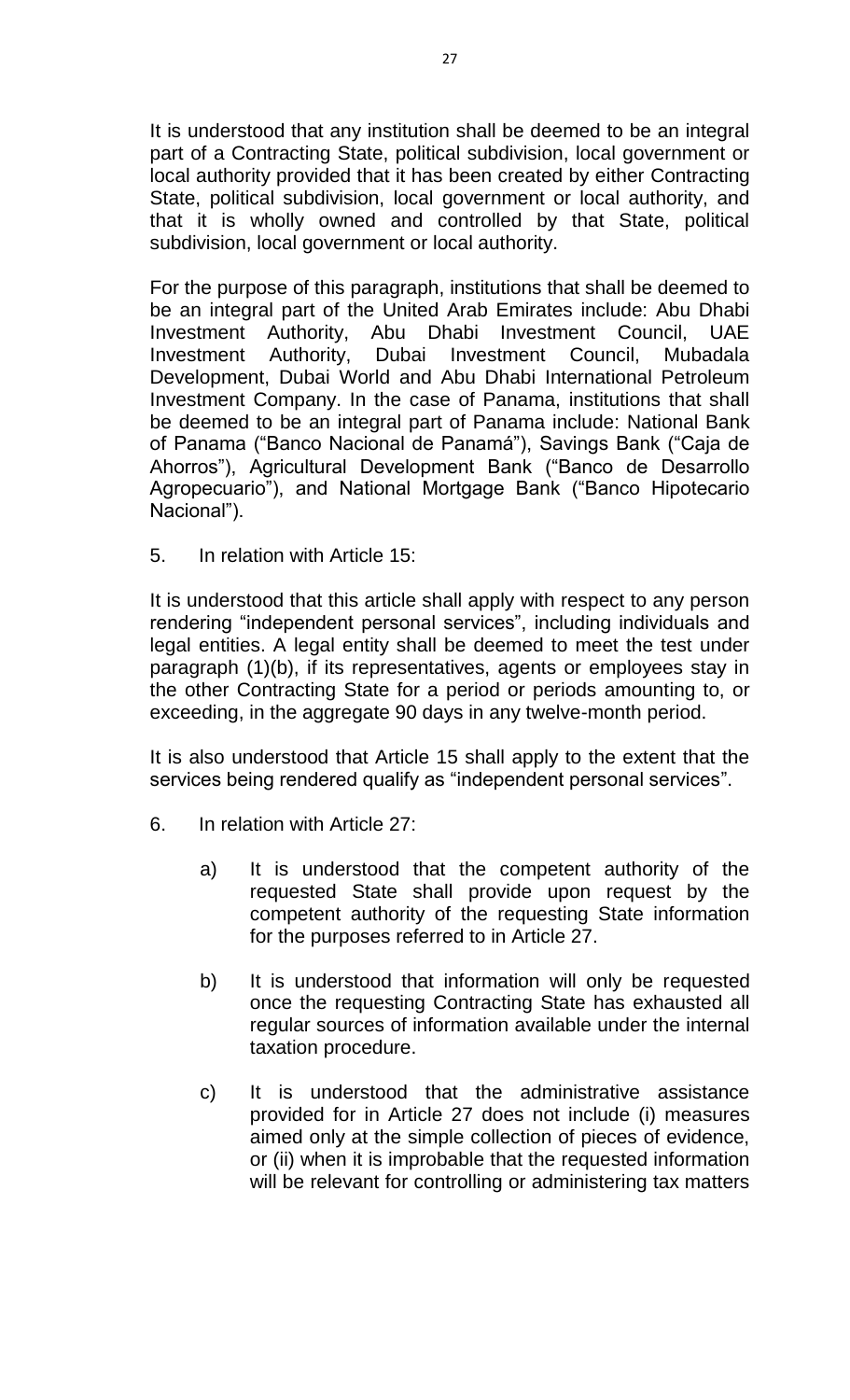of a given taxpayer in a Contracting State ("Fishing Expeditions").

- d) It is understood that the tax authorities of the requesting State shall provide the following information to the tax authorities of the requested State when making a request for information under Article 27 of the Convention:
	- (i) the identity of the person(s) under examination or investigation (including, if applicable, particulars facilitating that person's identification);
	- (ii) the period of time for which the information is requested;
	- (iii) a statement of the information sought including its nature and the form in which the requesting State wishes to receive the information from the requested State;
	- (iv) the tax purpose for which the information is sought;
	- (v) grounds for believing that the information requested is held in the requested State or is in the possession or control of a person within the jurisdiction of the requested State;
	- (vi) to the extent known, the identity of any person believed to be in possession of the requested information;
	- (vii) a statement that the requesting State has pursued and exhausted all means available in its own territory to obtain the information, except those that would give rise to disproportionate difficulties.
- e) It is further understood that Article 27 of the Convention shall not commit the Contracting States to exchange information on an automatic or a spontaneous basis.
- f) It is understood that in case of an exchange of information, the administrative procedural rules regarding taxpayers' rights provided for in the requested Contracting State remain applicable during the exchange of information process. It is further understood that this provision aims at guaranteeing the taxpayer a fair procedure and not at preventing or unduly delaying the exchange of information process.